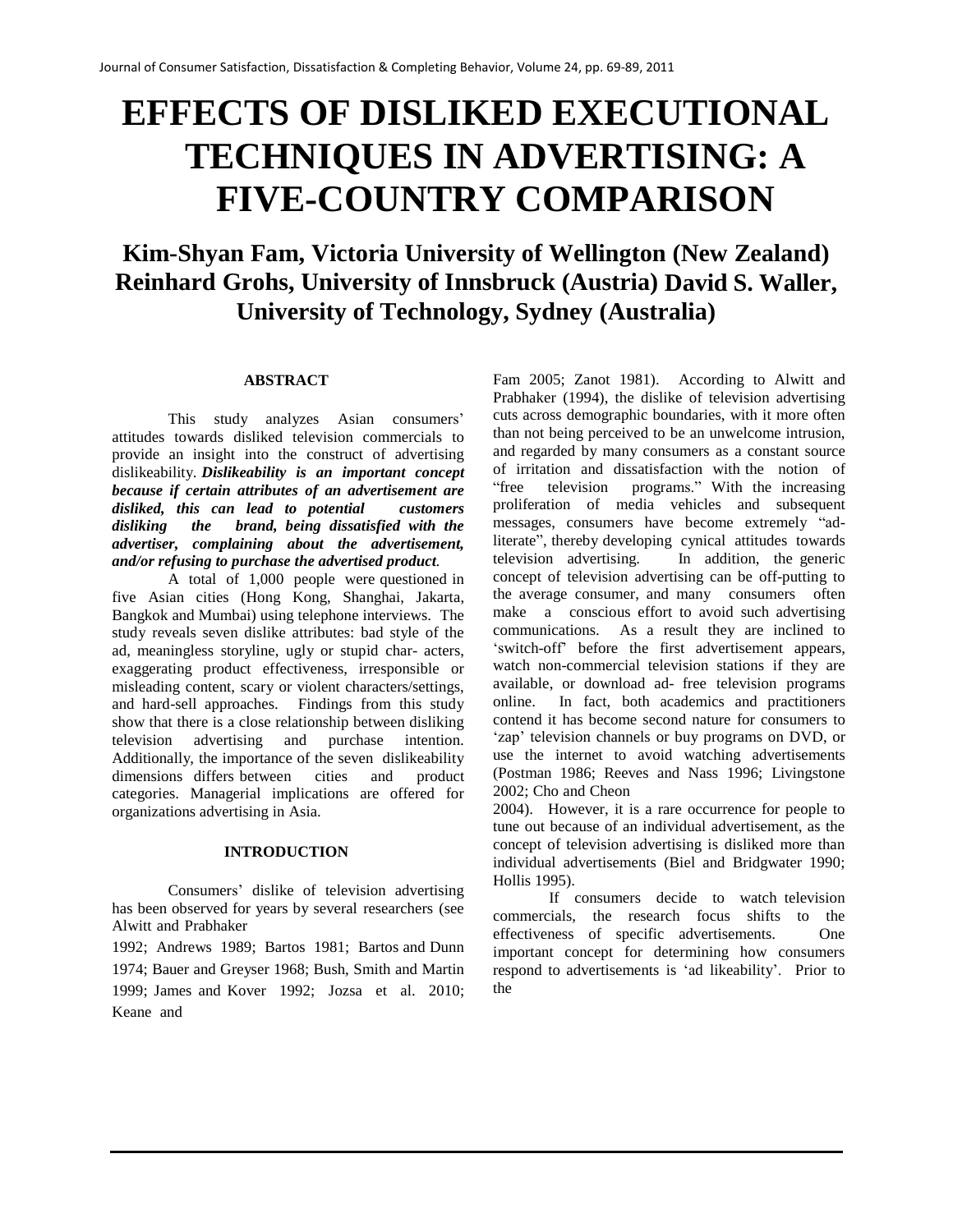1980s, the literature rarely took any notice of the potential influence consumer attitudes towards advertisements could have on brand attitudes. MacKenzie, Lutz and Belch (1986) and MacKenzie and Lutz (1989) discovered through laboratory experiments that attitude towards the advertisement (Aad) has an influence on brand attitude. Haley and Baldinger (1991) identified and emphasized the role of 'liking' a commercial as an important evaluative measurement. Since then several other studies showed the positive effects of advertising likeability (e.g., Aaker and Stayman 1990; Biel and Bridgwater 1990; Du Plessis 1994; Walker and Dubitsky 1994; Fam and Waller 2006; Smit, van Meurs and Neijens 2006; Fam 2008). Biel and Bridgwater (1990) and Fam (2008) explored the components of ad likeability and identify six main likeable dimensions labeled as: *entertaining*, *energetic* or *stimulating*, *relevant*, *empathetic*, *familiar* and *irritating* in a review by Smit, van Meurs and Neijens (2006). Another finding of these studies is that the overall contribution each of these dimensions makes towards explaining ad likeability differs from one product category to another. On an aggregate level, however, the authors show that liked ads are more effective as they lead to higher preferences and purchase intentions (Kennedy and Sharp 1998; Smit, van Meurs and Neijens 2006).

While there have been numerous studies on ad likeability, there has been less on ad dislikeability. However, dislikeability is an important concept because if certain attributes of an advertisement are disliked, this can lead to potential customers disliking the brand, being dissatisfied with the advertiser, complaining about the advertisement, and/or refusing to purchase the advertised product*.*

To help fill this gap the research project described in this article focuses on uncovering consumers' attitudes towards disliked television commercials in five heavily populated Asian cities: Hong Kong, Shanghai, Jakarta, Bangkok and Mumbai. The aims of the study are to (1) investigate

the 'ad dislikeability' construct and identify construct categories that contribute to ad dislikeability; (2) empirically assess how the dislikeability dimensions affect purchase intentions; and (3) test whether importance of the dislikeability categories and effects on purchase intentions differ across product categories and the five cities. Results from this study will add to the body of knowledge as, even though prior studies have established the various dimensions of ad likeability and indicated the presence of a relationship between ad likeability and performance, few have examined disliked advertisements. Further, according to Alwitt and Prabhaker (1994), for advertisers to be successful, marketers need to identify the appropriate reasons for the dislike of advertisements and address the reasons accordingly. The findings will enable a better theoretical understanding of ad dislikeability, its facets and consequences, as well as the managerial implications for international advertisers, particularly in Asia.

# **BACKGROUND**

# **Ad Dislikeability**

According to Biel and Bridgewater (1990) ad likeability is defined as a favorable response to a particular advertisement. In contrast to liked television advertisements, a disliked television commercial is likely to lower consumers' positive attitudes towards an advertised brand (Alwitt and Prabhaker 1994). However, this does not mean that liked and disliked advertisements are at opposite ends of a spectrum. Existing studies have been concerned with belief indicators that drive the attitude towards advertising in general, which follow "general attitude theory" (Fishbein and Ajzen 1975). Authors suggest that the perception of advertising relates to underlying beliefs about several facets, and focusing on the disliked drivers of advertising, these studies identify falsehood and deception (Ford, Smith and Swasy 1990; Muehling 1987), materialism (Larkin 1977),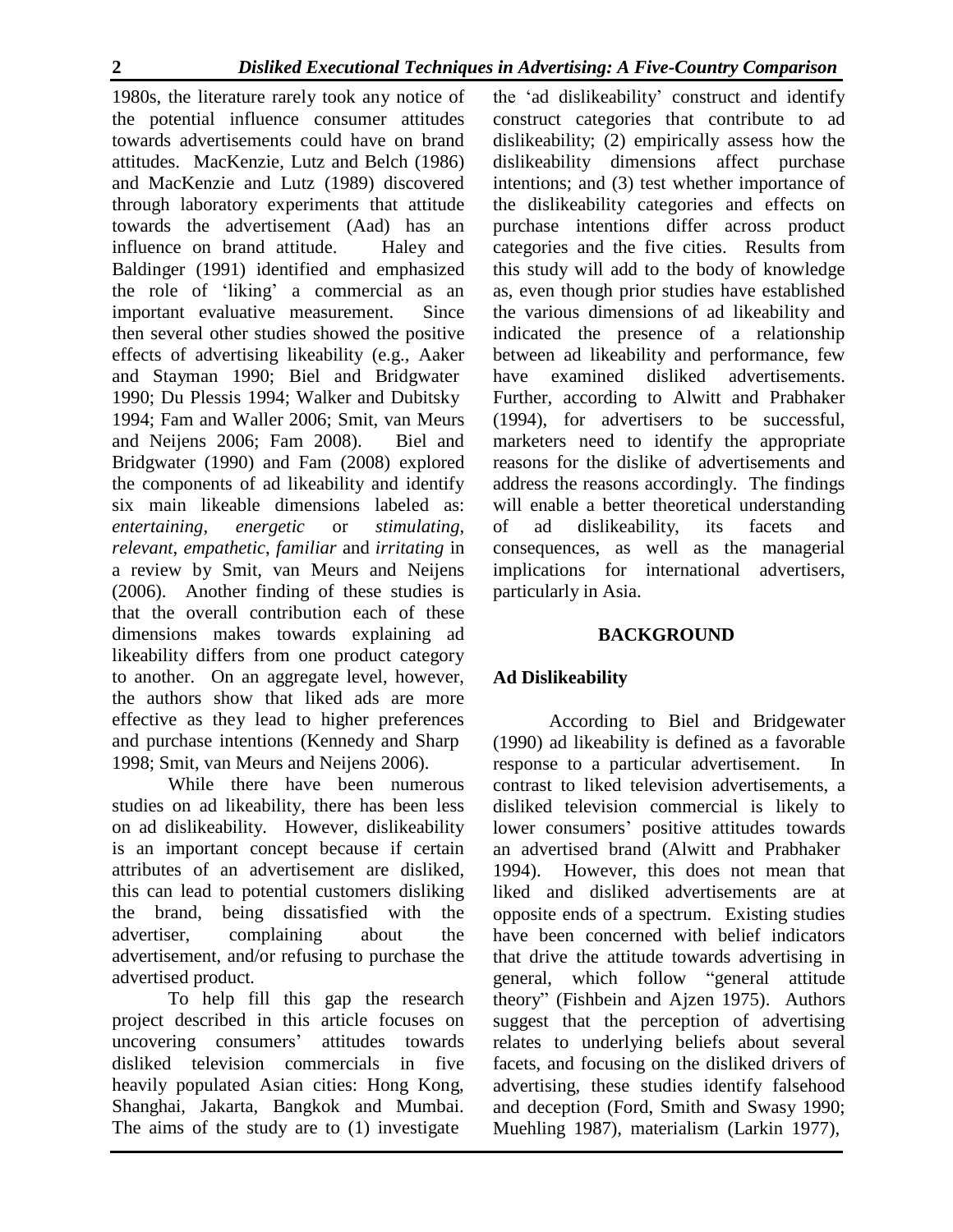value corruption (Pollay and Mittal 1993), and no sense (Bauer and Greyser 1968) as being associated with an overall negative perception of advertising.

Therefore, ad likeability studies provide evidence for a negative factor that reduces ad likeability and this factor identifies whether the advertisement possesses negative characteristics. Authors use different terms to describe this negative factor, such as *irritating*, *rubs the wrong way*, *alienating*, *tasteless*, or *confusing* (Aaker and Stayman 1990; Biel and Bridgwater 1990; Franzen 1994; Smit, van Meurs and Neijens 2006). Still, few studies have explored the different components of the negative factor (Jozsa et al. 2010). Negative attitudes towards specific ads can be caused by perceptions such as an over-used thus worn-out message; familiar, phony or illogical reasoning. If arguments are unrealistic or exaggerated, consumers may consider them to be an insult to their intelligence, and consequently the advertisement receives a negative response, as it is disliked. Further, if the advertisement is disliked then credibility may be lost as negative connotations develop, which can be a long-term problem for the advertiser. Collett (1994) finds a strong connection between disliking an ad and persuasion. Therefore, if consumers dislike a commercial, their brand attitude is adversely affected, especially when emotional appeals are involved.

Due to the observed influence on consumers' brand attitudes, this study will investigate the construct of ad dislikeability, its dimensions and its effect on consumer response to advertising. While a number of studies have identified the components of ad likeability (e.g. Biel and Bridgwater 1990; Fam 2008), little is known about the construct ad dislikeability and its dimensions. For academics it would be helpful to discover the underlying attributes for disliking an advertisement, while for practitioners it would be useful if these attributes could be identified in order to alter consumers' beliefs about an

advertisement. To obtain this information, the study's first research question is:

> **RQ1:** What are the dimensions that constitute ad dislikeability? (i.e., identify categories of disliked execution techniques in advertising.)

#### **Culture and Ad Dislikeability**

Culture is basically a society's personality, and exists to satisfy the needs of the people within a society, offering order and guidance, in the form of standards and rules, by providing known methods of satisfying personal and social needs (Bednall and Kanuk 1997; Schiffman et al. 1997). This includes customs that consist of routine or everyday behaviors, such as what we eat, what we say, what we like and dislike, what we buy, or who we want to be associated with. Culture is learned, and at an early age people begin to acquire a set of beliefs, values and customs from the social environment that constitute their culture. In any culture, the core beliefs and values are inherited by children from their parents and are emphasized by social institutions such as schools, religious groups, businesses and government. For marketers, de Mooij (1998, p. 61) claims:

'*Understanding the concept of culture and the consequences of cultural differences will make marketing and advertising people realise that one message, whether verbal or visual, can never reach one global audience, because there is not one global culture comprised of people with identical values. Worldwide, there is a great variety of values*.'

across countries (e.g., Albers-Miller and Scholars have frequently observed that the salience of values varies from culture to culture (e.g., Hofstede 1980; Lynn 1991; Triandis 1989). Consequently, some authors hold that one would expect differences in advertising strategies and execution styles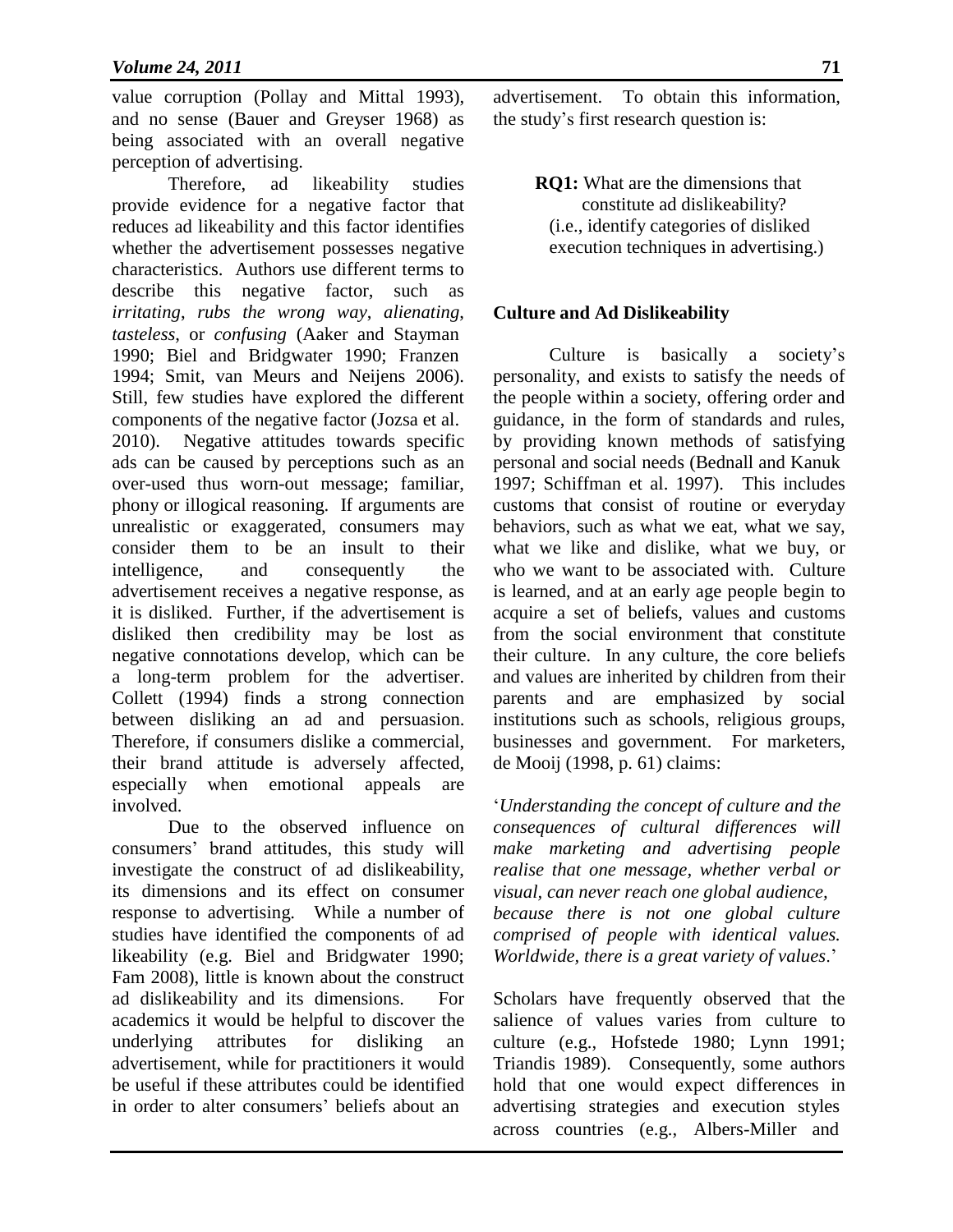important to consumers and satisfy utilitarian

Stafford 1999; Tai 1997). Researchers indeed generally have found differences advertising content, style and strategy across countries (Aaker and Norris 1982; Cheng and Schweitzer 1996; Madden, Caballero and Matsukubo 1986; Rice and Lu 1988; Weinberger and Spotts 1989; Zandpour, Chang and Catalano 1992; Lepkowska-White, Brashear and Weinberger 2003). Not surprisingly, a number of studies show that advertisements that reflect some local cultural values are more persuasive than those that ignore them (Gregory and Munch 1997; Han and Shavitt 1994; Hong, Muderrisoglu and Zinkhan 1987; Madden, Caballero and Matsukubo 1986; Taylor, Miracle and Wilson 1997).

Differences in the salience of values logically should reveal differences in the perception of whether an ad is disliked. Additionally, the facets that constitute disliking may differ among cultures. Therefore, this study aims to investigate differences in the degree and composition of dislikeability between residents with varied cultural values and religions. Accordingly, the second research question we address is:

> **RQ 2:** Do the disliked execution techniques differ between the five cities that are culturally different?

## **Product Types and Ad Dislikeability**

Jones (2000) reports that, although consumers in each continent share similar needs, they vary in the way they characterize products that can satisfy these needs. Furthermore, Lepkowska-White, Brashear and Weinberger (2003) claim that advertising appeals should be matched with product types. This is because the type of 'information search' carried out by consumers is closely related to the types of needs the product satisfies. For instance, Ratchford (1987) claims that informative products, such as homes, large appliances and cars, are very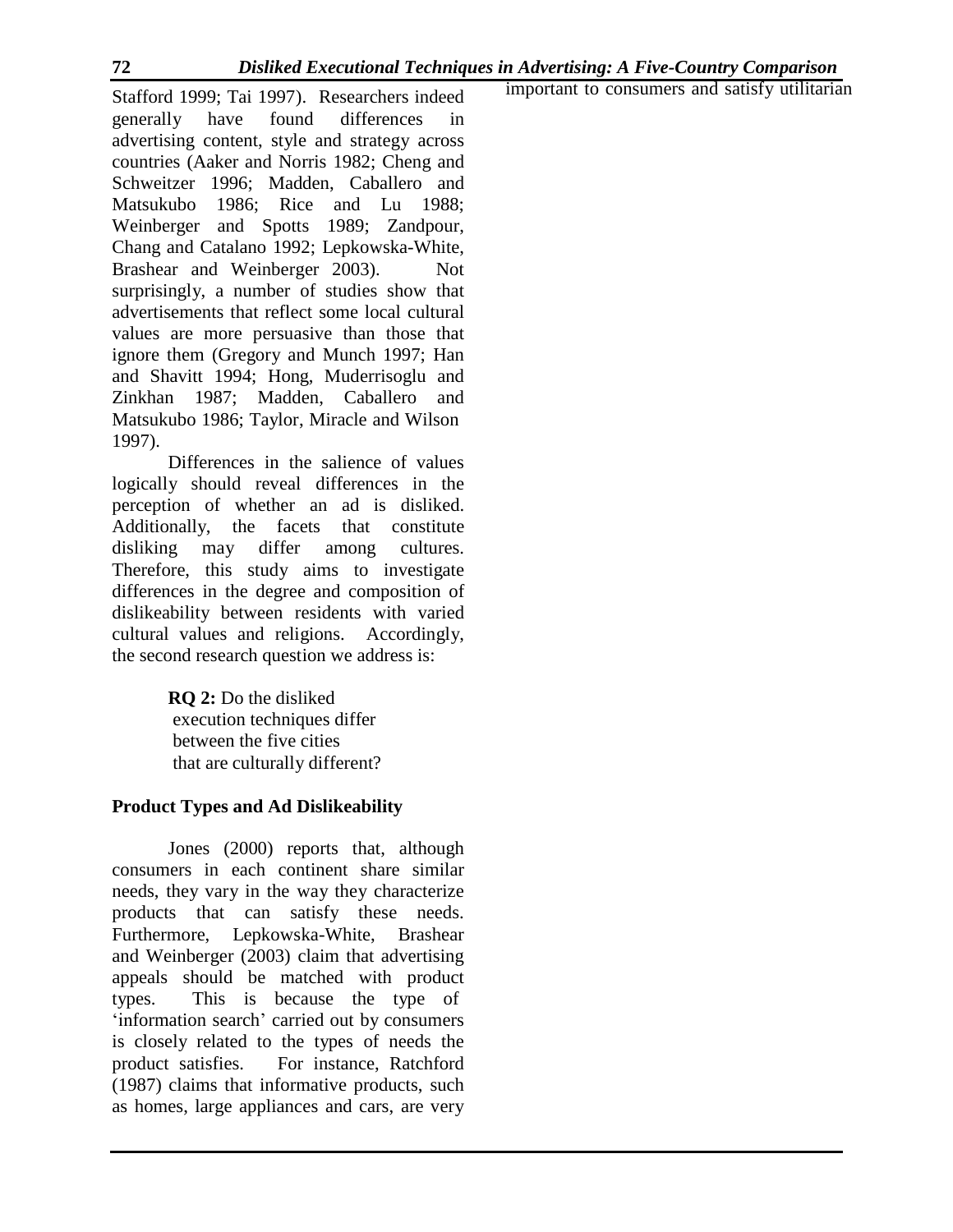needs of consumption, and so information on quality and price are valued. For affective goods such as sports cars, jewellery and fashion clothing, which fulfil egogratification, self-expression and social motives of consumption, emotional information is often sought by consumers. In the case of habit-forming products (e.g. beauty-aids and over-the-counter drugs) and self-satisfactory goods (e.g. snack foods, cigarettes, and soft drinks), Ratchford (1987) suggests providing heuristic information, as these types of goods are of low importance to consumers.

Laskey, Fox and Crask (1994) find that executional style impacts on commercial effectiveness, but the effective style tends to differ by product involvement. For instance, Johar and Sirgy (1991) and Sirgy and Johar (1992) show that for consumers who are highly involved with a product, utilitarian information is more effective, and for those who are not involved with a product, value expressive advertisements are more persuasive. Fam and Grohs (2007) show that the effectiveness of different liked execution techniques depends on product category, for example, when advertising services the entertainment characteristics of the advertisement are particularly important. On the other hand, respondents are more likely to buy more clothing and accessories if they perceive an advertisement to be trendy, and personal care items are bought more if advertisements are entertaining and emphasize the relevance of the brand for the user.

In relation to disliked execution styles, this research aims to explore the ad dislikeability construct and its components across product categories. The aim is to identify whether the composition of ad dislikeability depends on product category, and so the research question is:

> **RQ 3:** Do the disliked execution techniques differ between different product categories?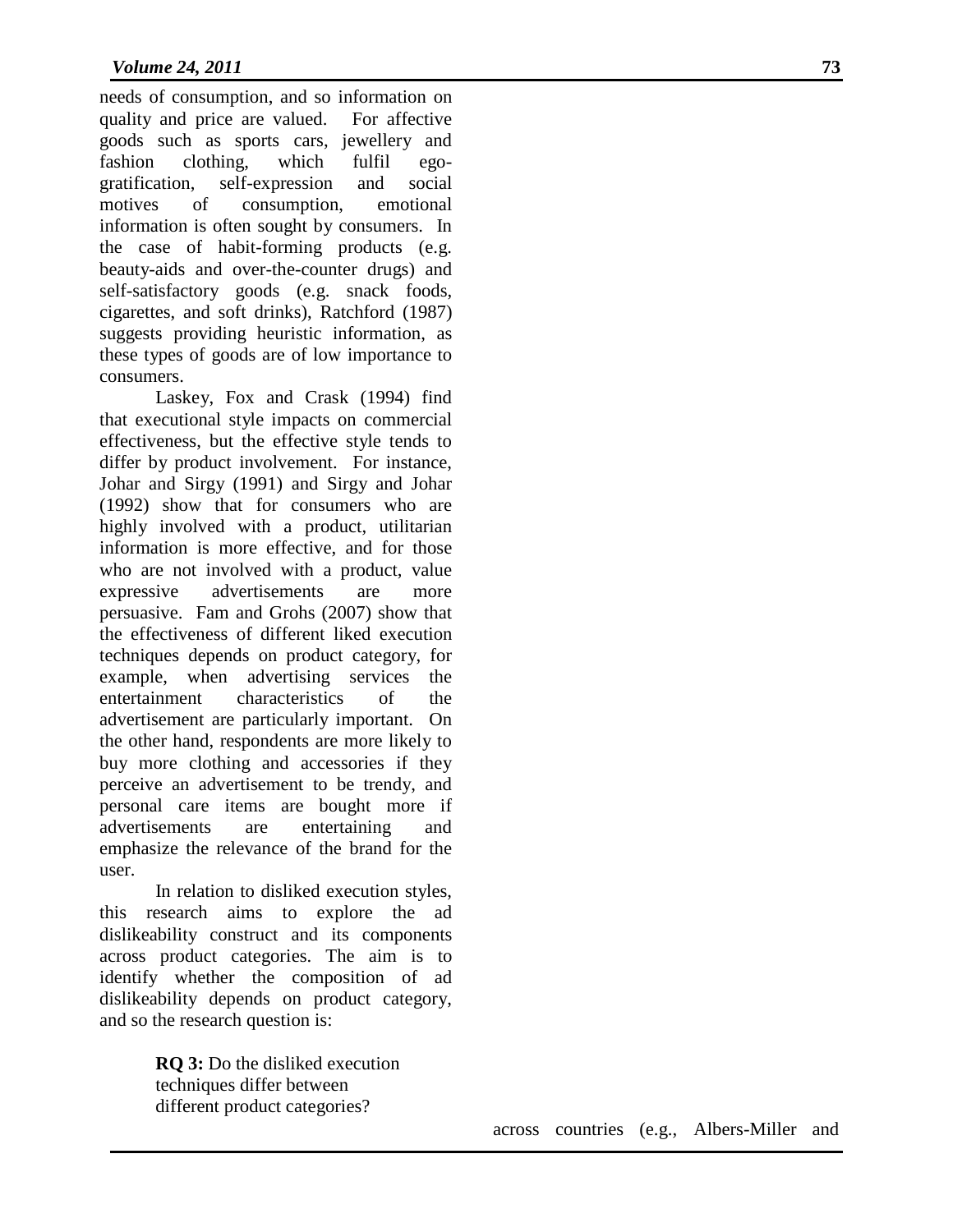## **Purchase Intention**

Previous studies on ad likeability (e.g., Smit, van Meurs and Neijens 2006) show that a) the construct consists of several facets or dimensions; b) it has a positive impact on brand attitude and purchase intentions; and c) this impact depends on product category and, to a lesser degree, on cultural values. With regard to ad dislikeability it is known from a number of studies that ad dislikeability is a negative belief facet of the ad likeability construct; and negatively affects brand attitude. Additionally, ad dislikeability depends on the particular products being disliked when advertised, such as feminine hygiene products (e.g., Rehman and Brooks 1987; Rickard 1994). However, no study to date has examined how ad dislikeability affects purchase intentions. To determine the effects of specific disliked execution techniques on purchase intentions and whether they vary across cultures and with product type, the following research questions were developed:

> **RQ 4:** Do the disliked execution techniques in advertising have an effect on purchase intention?

**RQ 5:** Do the disliked execution techniques in advertising have differential effects on purchase intention across the five cities that are culturally different?

**RQ 6:** Do the disliked execution techniques in advertising have differential effects on purchase intention across different product categories?

## **METHODOLOGY**

## **Country/City Selection**

To address the six research questions, information on the three dimensions of

different product categories, and different countries was required. The questionnaire used was part of a larger study (Jozsa et al. 2010) and was constructed to provide information on the first two dimensions; namely different executional techniques and product categories.

Data was collected by telephone interviews with consumers living in five cosmopolitan Asian cities: Hong Kong, Shanghai, Jakarta, Bangkok and Mumbai. These cities represent four countries (i.e., China, Indonesia, Thailand and India), although it is noted that Hong Kong is part of China, its status as a world city, and its long history of Western influence, culture, heritage and economic development, warrants a *city state* treatment. Consequently, Hong Kong will be referred to as a 'country' for the purposes of this study.

These five cities were chosen for this study because they represent diverse cultural values, especially in terms of politics, economic status, and religion. While Hall (1976) claims that Asia is a high-context society, there are, in fact, degrees of difference. to Hofstede (1980), India is relatively more individualist compared with Hong Kong, Indonesia and Thailand. Indonesians strongly believe that there should be inequality in status, but this view is not strongly accepted by the people of Hong Kong, Thailand and India. In relation to uncertainty avoidance, Thais feel more threatened by unclear, unstructured or unpredictable situations relative to the people of Hong Kong, Indonesia and India. Finally, the people of Hong Kong are more masculine and have a more long-term orientation than their counterparts in the other countries.

Politically, China is a communist country under one-party control whereby its president is elected by communist party 'delegates' for a five-year term. Hong Kong has been a special administrative region of China since 1997, and its chief executive, as head of the territory, governs an 800-member electoral committee appointed by the Chinese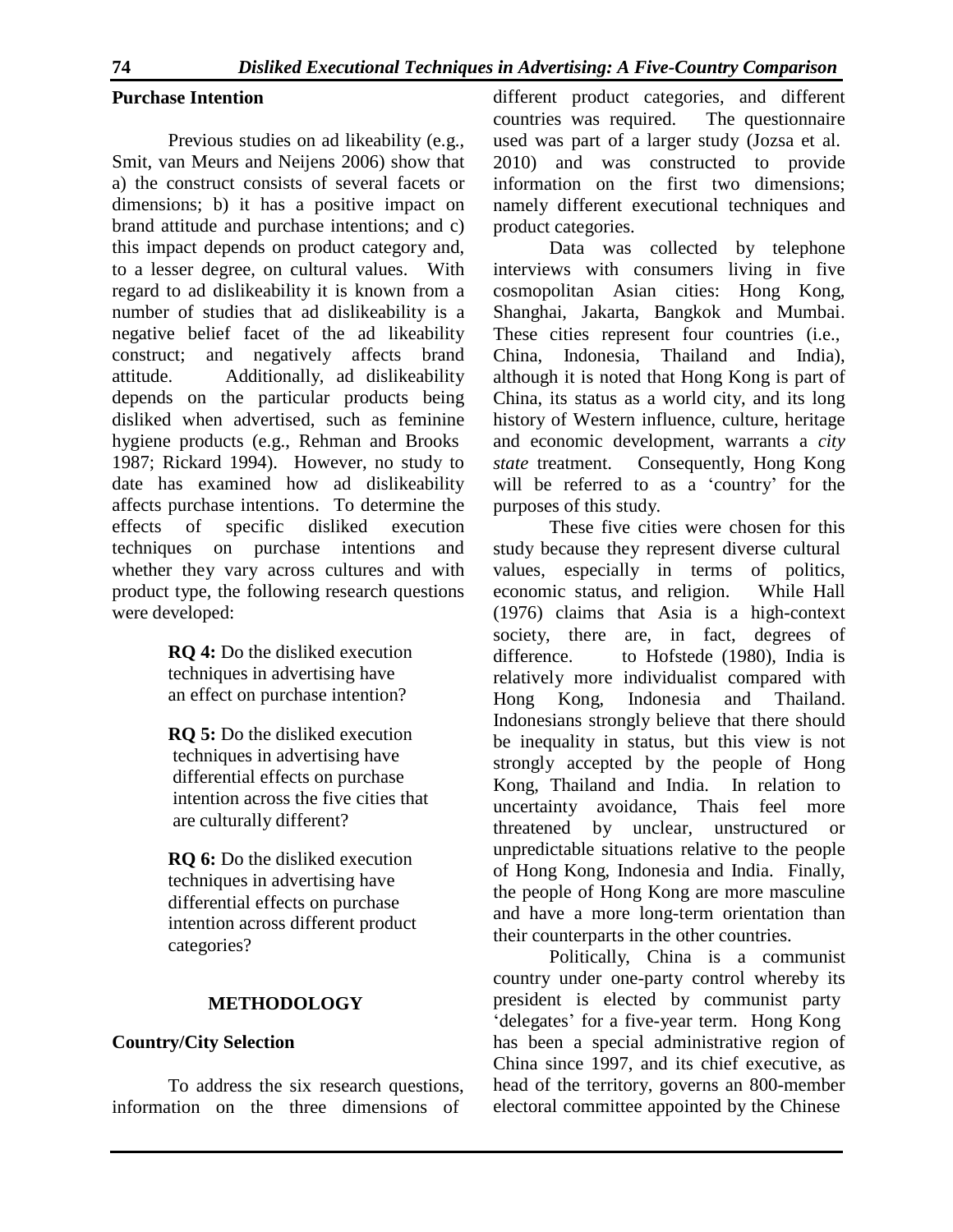liberal democracy in the world, with a parliamentary system that has a president as head of state. Thailand is currently being ruled by a military junta after a coup in September 2006, and has a constitutional monarchy as its head of state. The Republic of Indonesia is a nation of 17,508 islands consisting of numerous distinct ethnic, linguistic, and religious groups, and its president is directly voted for by the people for a five-year term (CIA World Fact Book 2011).

Among the five countries, Hong Kong is the richest in terms of per capita income. It has a GNI (Gross National Income) per capita of US\$27,670, followed by Thailand (US\$2,750), China (US\$1,740), Indonesia (US\$1,280) and India (US\$730) (World Bank 2007). Hong Kong is an important centre for international finance and trade. It is a highlydeveloped capitalist economy built on a policy of free market enterprise with low taxation and no government intervention. In contrast, although China now enjoys a market-oriented economy, it operates within a rigid political framework under communist party control. The economies of Thailand and Indonesia are market-based with the government playing a significant role. In the case of India, the economy encompasses traditional village farming and modern agriculture, with services, such as IT and business process outsourcing, are its major source of economic growth, accounting for more than 60% of India's output (CIA World Fact Book 2011).

different disliked execution techniques, Government. India is the most populous In terms of religion, the majority of the Hong Kong population practices Buddhism and Taoism, with Christians representing 10% of its total population (World Bank 2007). Confucianism also has a profound influence (Samovar, Porter and McDaniel 2007). The People's Republic of China is officially secular and atheist, however, Buddhism and Taoism, together with an underlying Confucian morality, are the dominant religions of China, the world's most populous country with over 1.3 billion

inhabitants (World Bank 2007). India is the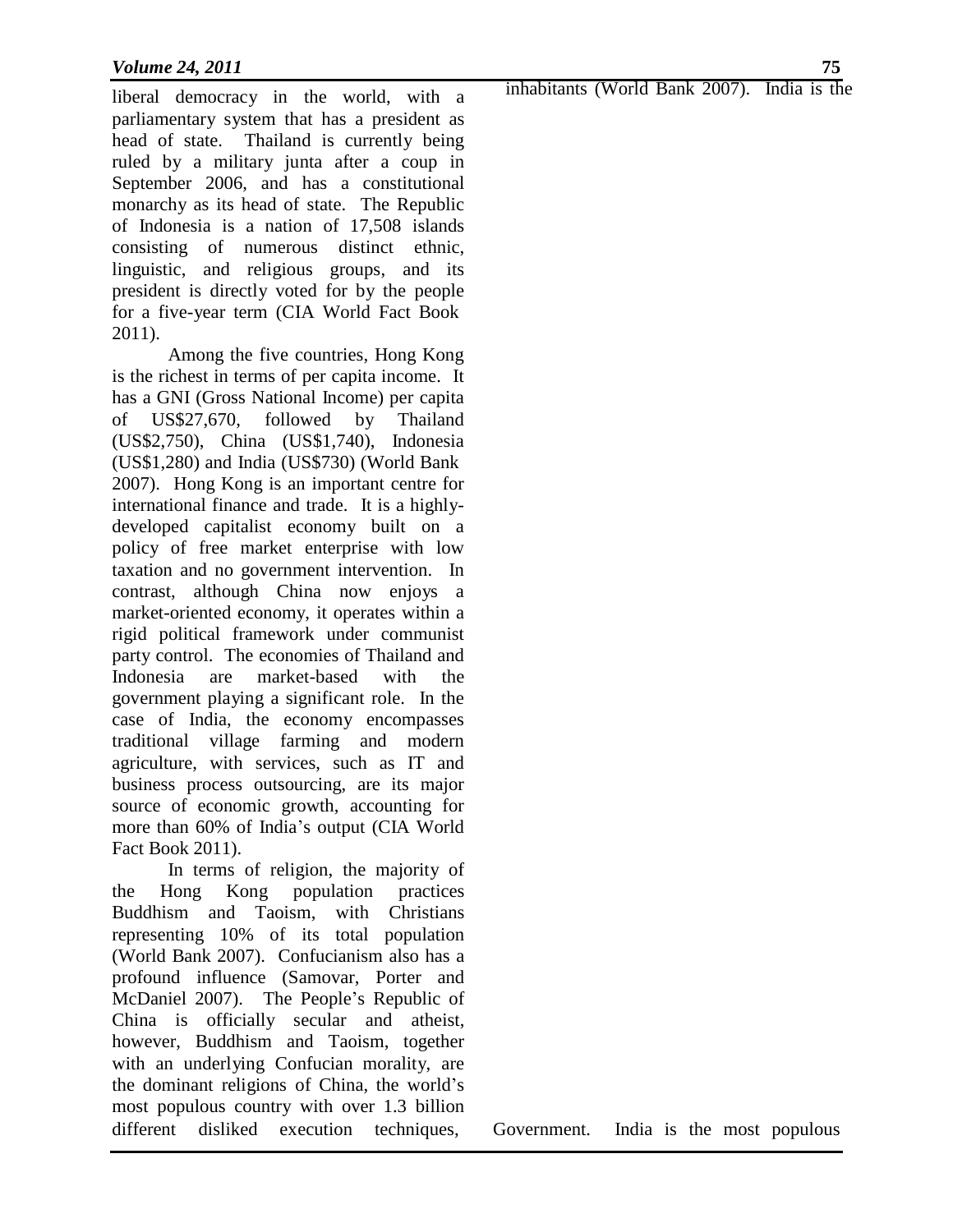world's second most populous country with Hinduism being the most practiced religion, followed by Islam and Christianity (World Bank 2007). Thailand is considered to be the Buddhist kingdom, while ancestor worshipping and a strong sense of hospitality and generosity are also an essential part of Thai spiritual practice. Indonesia is the world's fourth most populous country and the most populous Muslim-majority nation.

The total main mass media (television, newspapers and magazines) spending in the five countries in 2005 was US\$48.84 billion (Nielsen Media 2005). Television dominated the main media spending at 66%, followed by newspapers (29%) and magazines (5%). In terms of major market spend within the five countries, China's main media accounted for 56% of main media spend measured followed by Hong Kong (7%), India (4%), Indonesia (4%) and Thailand (3%) (Nielsen Media 2005).

Finally a point worth noting is that with the inclusion in this study of China, India and Indonesia, three of the world's most populous countries, the findings will be of significant value to international advertisers seeking a market share in these emerging economies. Given the diversity of cultural values among the five cities, it will be useful to explore the effectiveness of different ad appeals among the urban young adults who live there.

## **Questionnaire Design and Data Collection**

The relevant ad dislikeability dimensions were derived directly from consumer perceptions. In a telephone survey respondents recollected television advertisements they disliked and explained why they disliked them. Specifically, respondents were asked to nominate three advertisements that they disliked, and asked to give as many key reasons as possible why they disliked the advertisements. Then respondents indicated whether they bought the brand/product in the advertisements more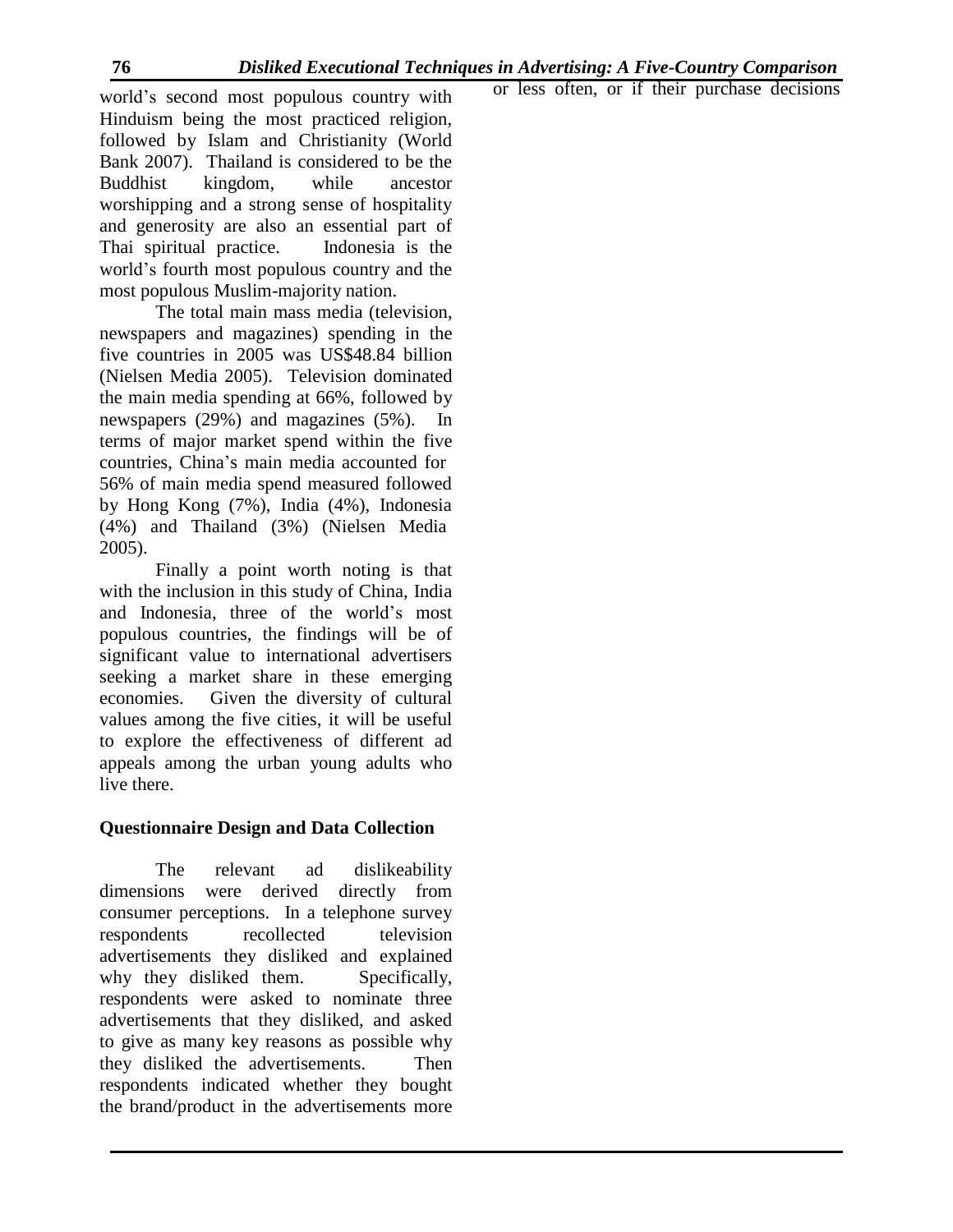remained the same after exposure to the advertisements. Additionally, respondents provided demographic information about themselves, including gender, age, personal income, education, and religion.

This study followed the strategy of matched samples (Hofstede 1991), so that rather than trying to draw representative samples from the populations of the five countries involved, it surveyed well-defined, homogeneous samples which differed in nationality but were alike in as many aspects as possible. Therefore, the criteria used to select the 200 young adults in each city for the telephone interview were as follows: every third person listed in the local telephone directory aged between 25 and 35-years-old who spent at least five hours or more on average watching television each week, and who fitted into class A, B, or C+. Class C+ was equivalent to having a personal gross income per annum of HK\$84,000 in Hong Kong, RMB38,000 in China; Rupiahs 45 million in Indonesia; Baht 165,000 in Thailand; and Rupees 210,000 in India (Lowe Advertising, 2005). In essence, these urban young adults were selected because they had the economic ability to purchase the advertised brands. A checklist was given to each interviewer to ensure that the selected respondents met the criteria set out for each city. To ensure an even split of males/females and age groups (25-30; 31-35 years), interviewers were instructed to stop interviewing respondents once their quota was met.

A professional research agency with local subsidiaries in each of the five cities was engaged to carry out the research project, which was sponsored by Lowe Advertising (HK) Ltd. The first author of this article worked closely with the project sponsor in designing, developing and piloting the semistructured questionnaire. Pre-testing feedback from interviewers suggested that the interview should last about 25 minutes without respondents tiring. Telephone interviewing was deemed to be the most suitable method for this study because it allowed respondents

to offer interviewers their top-of-mind thoughts about the advertisement/s that they disliked. The respondents' thoughts relating to the advertisements were elicited with these questions:

*"I would like you to think about advertisements you have seen recently on TV which you disliked (i.e., find disagreeable, feeling of not liking, feeling against – Oxford Dictionary)"*

*"Could you please describe for me the first advertisement that comes to mind that you dislike?*"

*"Just briefly tell me what it is about?"*

*"Now, think of the next advertisement that comes to mind that you dislike, could you please tell me what it is about?"*

*"Thanks. Is there any other advertisement that you dislike? Please tell me what it is about?"*

For product category and purchase intention, these questions were asked:

*"Now, thinking about the first (second and third) advertisement that you mentioned, can you remember the name of the product/service that was being advertised?"*

*"Did you buy more, less or the same amount after seeing the advertisement?"*

These questions were translated into local language (Cantonese for Hong Kong; Mandarin for Shanghai; Bahasa Indonesia for Jakarta; Hindi for Mumbai; and Thai for Bangkok) by the research agency's locallytrained interviewers. Utilizing short, concise statements with simple language, it was felt that these questions were less likely to be misinterpreted by respondents from different countries. Back translation was carried out by the manager of each subsidiary and checked by the first author of this article (who speaks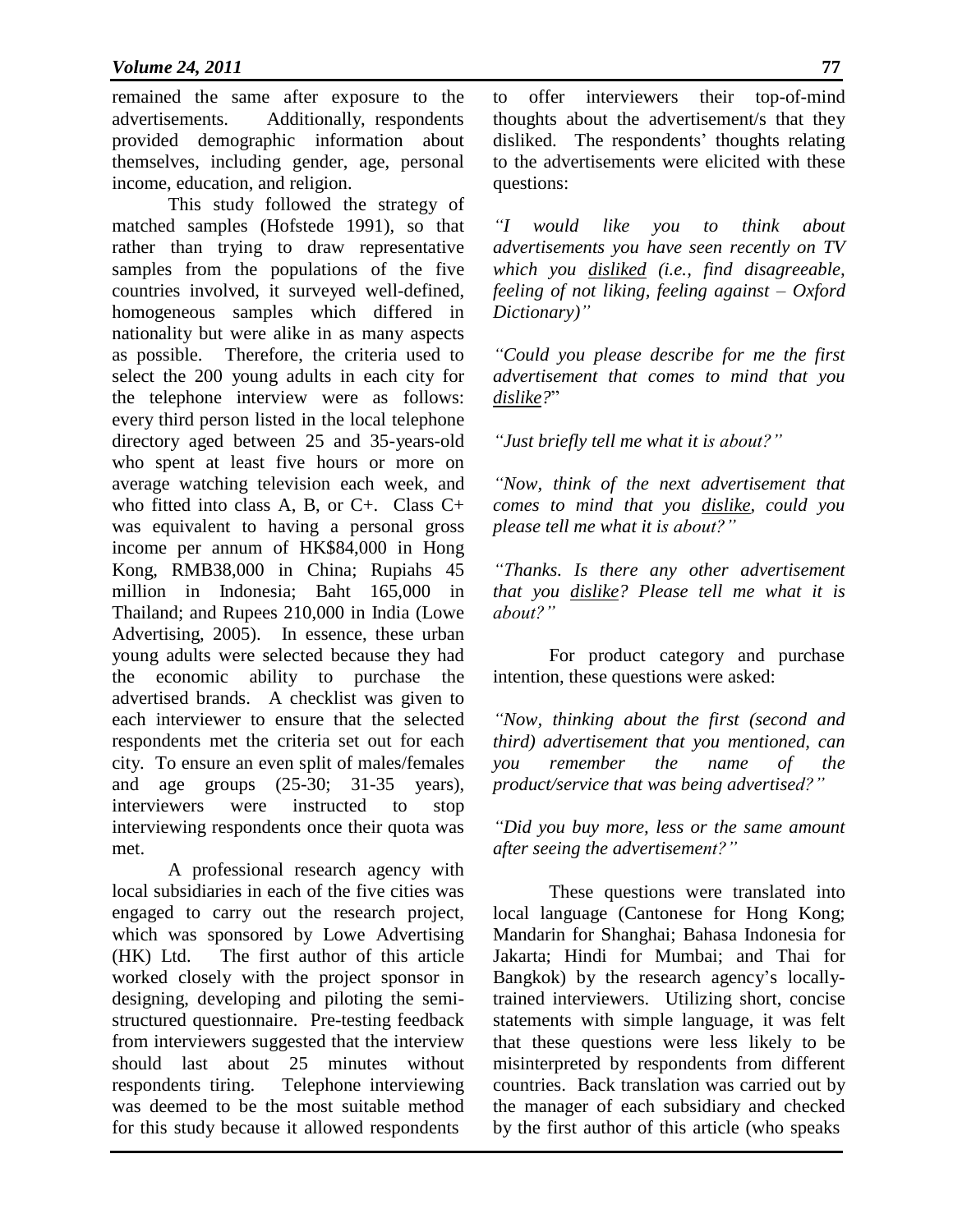four languages: Cantonese, Mandarin, Bahasa Indonesia and English) and the advertising agency's director of strategic planning. Additionally, the first author had a sample of the television commercials from each city. This meant a cross check was made of the respondents' descriptions of the advertisements and reasons for disliking them against the sample. The results showed that the descriptions provided by the respondents matched the sample commercials and the English translations appeared to correctly describe the advertisements. Hence, the responses were considered to be sufficient enough for conclusions to be drawn about the population in relation to the study's purpose.

# **Ad Dislikeability Dimensions and Differences among Cities and Product Categories**

The 1,000 (200 per city) young adults interviewed by telephone were asked to nominate up to three advertisements that they disliked and provide as many 'dislikeable' reasons as they wished. This format produced 890 advertisements in total. From this list the product/brand duplications mentioned by each respondent were deleted to eliminate any bias a respondent had towards a particular product category (see Biel and Bridgwater 1990).

This procedure resulted in 660 nominated advertisements and 952 dislikeable reasons from the five cities' respondents. Five independent judges (graduate students of Marketing, English and Economics) were recruited and employed to develop product categories from the 660 nominated advertisements. After being introduced to the coding scheme they were divided into two groups, with the first author leading one of the groups. The eventual agreement between the two groups ranged between 90% and 92% for the five cities and resulted in seven product categories. Any differences were discussed and reconciled with the help of the first author. The final categories were: *services*, *durables*, *clothing and accessories*, *personal care*, *drinks*, *foods*, and *addictive products*.

In order to develop dislikeability dimensions from the data (**RQ 1**), the judges then coded the 'dislikeable reasons' into attribute categories, i.e., disliked execution techniques. The same five judges were trained by the first author. Training sessions began with an overview of content analysis, judge responsibilities and the coding scheme (1=present, 0=absent). Judges were then given sample reasons and asked to 'create' as many adjectives as they wished. Examples of these adjectives included ad is 'boring', 'looks stupid', 'scary', 'violent', to name a few. In applying the coding scheme, the judges were instructed to make a decision about which one attribute should be allocated to be the one best 'reason' for disliking the advertisement. If the 'reason' was allocated to a particular attribute, it received a '1' score for that attribute and a '0' score in all the others. For instance, if the reason given by the respondents was related to *style*, it was nominated as '1', if not it was assigned a '0'. After the judges confirmed they were comfortable with the coding scheme and procedure, they again gathered into two groups and then categorized all the dislikeable 'reasons'. Disagreements between the two groups were discussed and reconciled, and the 952 'reasons' were reduced to seven attributes categories. The final inter-judge reliabilities between the two groups exceeded the suggested guideline of 85% (Kassarjian 1977) for the cities of interest.

# **RESULTS**

Once the coding procedure was complete, seven 'dislikeable' attributes categories were identified:

**1.** Style: the ad is old-fashioned, repetitive, boring or annoying.

**2. Meaningless:** the ad is irrelevant to the product, does not have a storyline or is difficult to understand.

**3. Character:** characters have bad appearances or look stupid/ugly.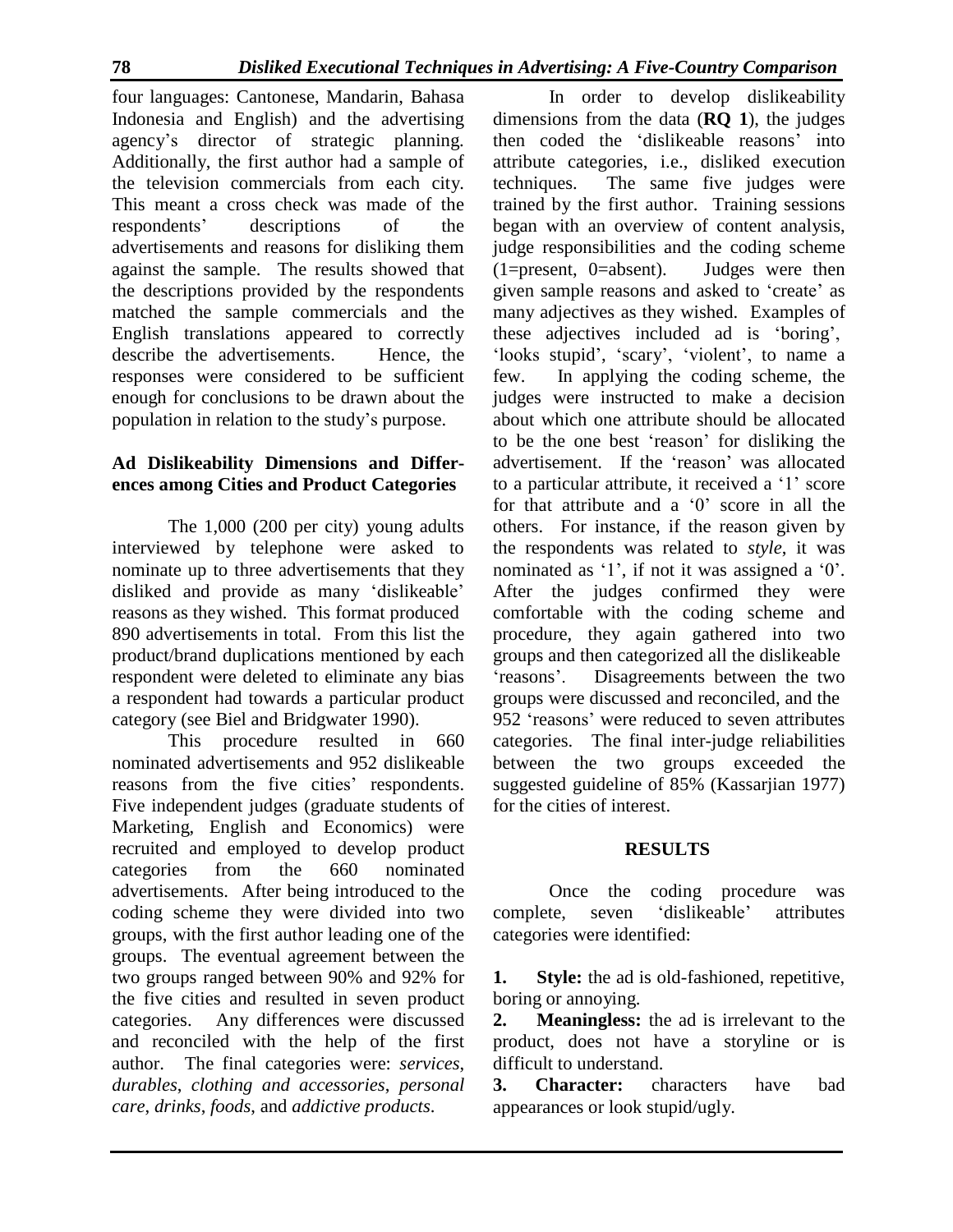**4. Exaggerating:** the ad is exaggerated (ad content/characters' facial expressions), exaggerates the product effectiveness, or is irrational/unrealistic.

**5. Irresponsible:** the ad has an unhealthy concept, misleads youngsters/people, or denigrates the female image.

**6. Scary/Indecent/Violent:** the ad (character/setting) is scary, violent, indecent, or contains a pornographic element.

**7. Hard-sell:** the ad/slogan makes people feel bad/resentful towards it, too hard sell, or too directly criticized their competitor.

Most of the total 952 dislikeability reasons related to *style* (33.6%), followed by *meaningless* (18.2%), *exaggerating* (15.7%), *character* (10.8%), *irresponsible* (10.6%), *hard-sell* (6.9%), and *scary/indecent/violent*  (4.2%). **RQ 1 has now been answered**.

To address **RQ 2**, a city-by-city breakdown of results shows that the likelihood of mentioning negative attributes with regard to TV advertisements differs considerably between the five cities (see Table 1). Overall, people from Shanghai were most likely to mention at least one disliked execution technique (82%), followed by Jakarta (78%), Hong Kong (71%), Mumbai (57%), and Bangkok (43%). Adjusted for sample size in each city, the average number of disliked execution techniques per respondent was calculated. Respondents from Hong Kong mentioned on average the largest number of negative attributes (1.56 per respondent), followed by Shanghai (1.55), Jakarta (1.46), Mumbai (1.32) and Bangkok (1.18). ANOVAs with Tukey's post hoc tests were used to identify significant differences between the five countries with regard to the seven

dislikeability reasons (see Table 1). *Style* of advertisements was identified by a high proportion of respondents from Shanghai (43.9%), Jakarta (37.6%) and Hong Kong (32.6%) as their primary reason for disliking the ads. In contrast, respondents from Bangkok were more likely to dislike ads that were *exaggerating* (28.0%). *Irresponsible*  ads were particularly disliked in Mumbai (20.0%); *scary/indecent/violent* ads were disliked in Hong Kong (13.1%) significantly more than in the other four cities. *Scary/indecent/violent* ads were only of minor concern in Mumbai (1.3%), Shanghai (0.8%) and Jakarta (0.4%). *Hard-sell* was a problem in Mumbai (14.7%) and Shanghai (12.2%), but significantly less so in Jakarta (4.4%), Bangkok (2.0%) and Hong Kong (0.5%).

To address **RQ 3,** mentions of disliked execution techniques were analyzed across the seven product categories (see Table 2). On average, mentions of dislikeability attributes were highest for durables (1.59), followed by personal care (1.54), addictives (1.47), clothing (1.42), services (1.38), drinks (1.31) and foods (1.22). ANOVAs with Tukey's post hoc tests were used to identify significant differences between the seven product categories with regard to the seven dislikeability reasons (see Table 2). *Style* was identified by a high proportion of respondents to be a primary reason for disliking the ads in the product categories of clothing (42.0%), personal care (41.0%) and durables (39.5%). *Meaningless* ads were particularly likely to cause an aversion among respondents for addictives (29.8%), durables (27.9%) and services (27.4%). *Irresponsible* ads were disliked especially for addictives (19.1%), *scary/indecent/violent* ads for services (18.9%), and *hard-sell* ads for drinks (16.7%).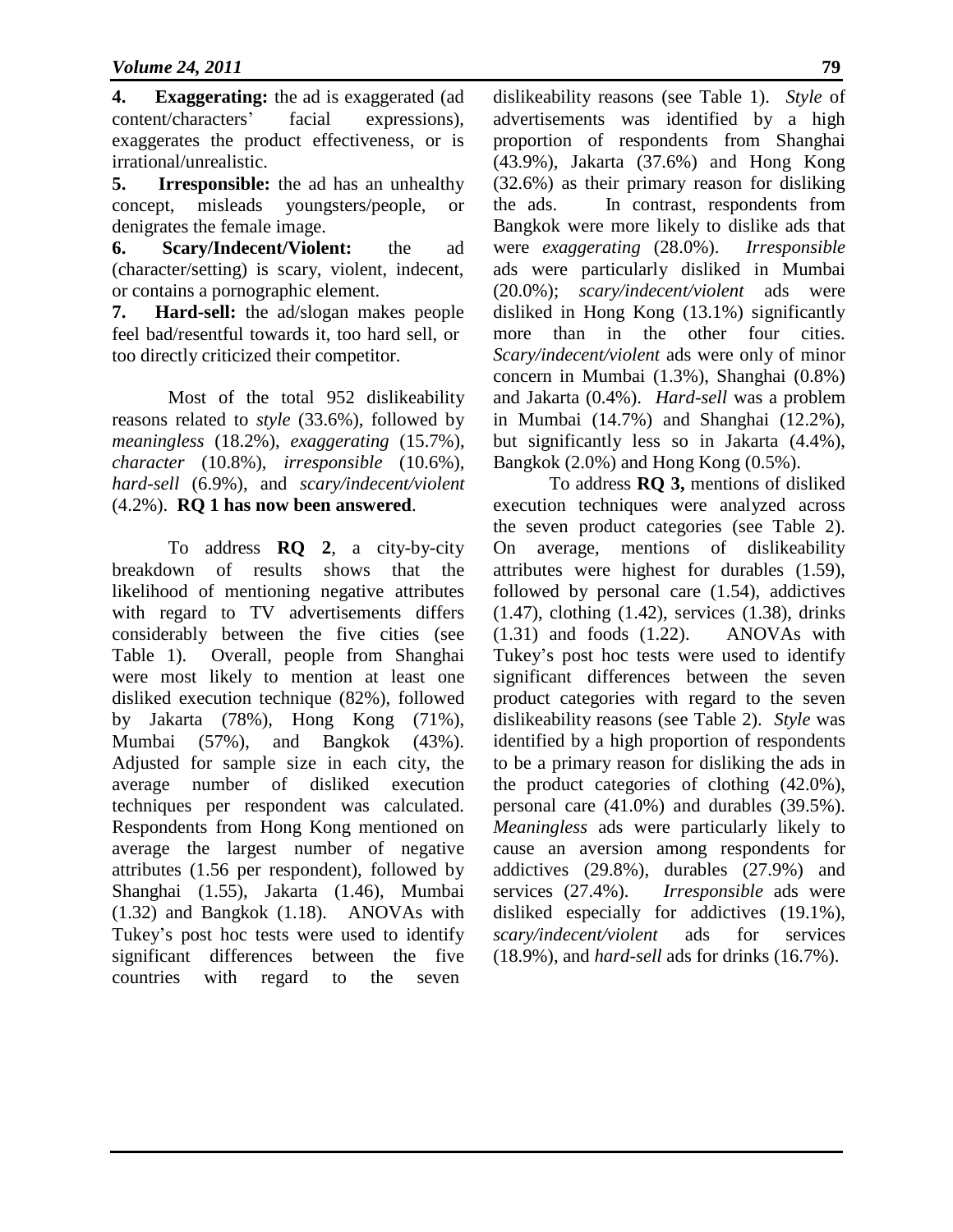#### **Table 1**

| <b>Attributes</b>         | <b>Total</b> | HK                | SH              | JA              | BK               | <b>MB</b>         |                   |
|---------------------------|--------------|-------------------|-----------------|-----------------|------------------|-------------------|-------------------|
|                           | 952          | 221               | 255             | 226             | 100              | 150               | F-values (ANOVA)) |
|                           | $(\%)$       | (% )              | (% )            | (%)             | (% )             | (% )              |                   |
| Style                     | 320          | $\overline{72}^a$ | $112^a$         | $85^{\circ}$    | 19 <sup>b</sup>  | $32^b$            | $10.16**$         |
|                           | (33.6)       | (32.6)            | (43.9)          | (37.6)          | (19.0)           | (21.3)            |                   |
| Meaningless               | 173          | 38 <sup>a</sup>   | $33^{\circ}$    | 43 <sup>a</sup> | 27 <sup>a</sup>  | $32^{\mathrm{a}}$ | 1.01              |
|                           | (18.2)       | (17.2)            | (12.9)          | (19.0)          | (27.0)           | (21.3)            |                   |
| Character                 | 103          | 31 <sup>b</sup>   | $20^{ab}$       | $32^b$          | $6^{\circ}$      | $14^{ab}$         | $3.46**$          |
|                           | (10.8)       | (14.0)            | (7.8)           | (14.2)          | (6.0)            | (9.3)             |                   |
|                           |              |                   |                 |                 |                  |                   |                   |
| Exaggerating              | 149          | 27 <sup>b</sup>   | $48^{ab}$       | $28^{\rm b}$    | 28 <sup>a</sup>  | 18 <sup>b</sup>   | $3.81**$          |
|                           | (15.7)       | (12.2)            | (18.8)          | (12.4)          | (28.0)           | (12.0)            |                   |
| Irresponsible             | 101          | $23^{ab}$         | $9^a$           | $27^{ab}$       | $12^a$           | 30 <sup>b</sup>   | 5.92**            |
|                           | (10.6)       | (10.4)            | (3.5)           | (11.9)          | (12.0)           | (20.0)            |                   |
|                           | 40           | $29^{\mathrm{a}}$ | $2^{\rm b}$     | $1^{\rm b}$     | 6 <sup>b</sup>   | $2^{\rm b}$       | $17.37**$         |
| Scary/Indecent/Violent    | (4.2)        | (13.1)            | (0.8)           | (0.4)           | (6.0)            | (1.3)             |                   |
|                           |              |                   |                 |                 |                  |                   |                   |
| Hard-sell                 | 66           | $1^{\mathrm{a}}$  | 31 <sup>b</sup> | $10^a$          | $2^{\mathrm{a}}$ | $22^b$            | $11.63**$         |
|                           | (6.9)        | (0.5)             | (12.2)          | (4.4)           | (2.0)            | (14.7)            |                   |
|                           |              |                   |                 |                 |                  |                   |                   |
| Sample size               | 660          | 142               | 164             | 155             | 85               | 114               |                   |
| Attributes per respondent | 1.44         | 1.56              | 1.55            | 1.46            | 1.18             | 1.32              |                   |

# **Reasons for Disliking the Commercials across Cities (net number of mentions)**

Note: \* p < 0.05, \*\* p < 0.01; HK = Hong Kong, SH = Shanghai, JA = Jakarta, BK = Bangkok, MB = Mumbai. Percentages for each city may not total 100 percent because of rounding.

a, b Different alphabetical superscripts indicate significant differences between percentages in each row ( $p < 0.05$ ).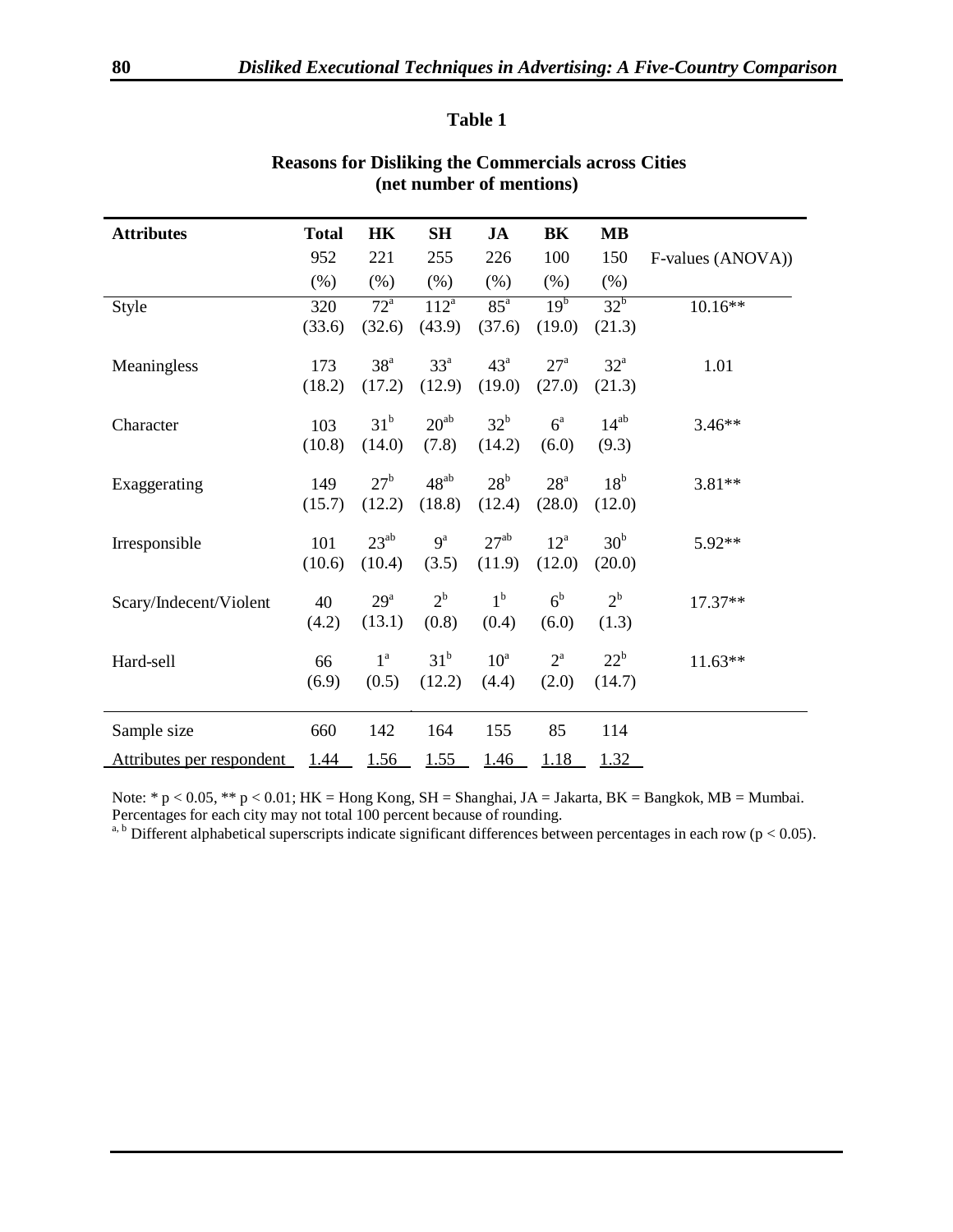| <b>Attributes</b>         | <b>Total</b><br>952 | <b>Services</b><br>95       | <b>Durables</b><br>43     | <b>Clothing</b><br>119      | Pers. Care<br>415          | <b>Drinks</b><br>114      | Foods<br>72               | <b>Addictives</b><br>94     | F-values |
|---------------------------|---------------------|-----------------------------|---------------------------|-----------------------------|----------------------------|---------------------------|---------------------------|-----------------------------|----------|
|                           | (%)                 | (% )                        | $(\% )$                   | $(\% )$                     | (% )                       | (% )                      | $(\% )$                   | (% )                        | (ANOVA)  |
| Style                     | 320<br>(33.6)       | 18 <sup>a</sup><br>(18.9)   | 17 <sup>b</sup><br>(39.5) | $50^{ab}$<br>(42.0)         | 170 <sup>b</sup><br>(41.0) | $25^{ab}$<br>(21.9)       | $18^{ab}$<br>(25.0)       | $22^{ab}$<br>(23.4)         | $6.59**$ |
| Meaningless               | 173<br>(18.2)       | $26^{\mathrm{a}}$<br>(27.4) | $12^a$<br>(27.9)          | 11 <sup>b</sup><br>(9.2)    | $58^{ab}$<br>(14.0)        | $26^{ab}$<br>(22.8)       | $12^{ab}$<br>(16.7)       | $28^{\mathrm{a}}$<br>(29.8) | $4.47**$ |
| Character                 | 103<br>(10.8)       | $7^{\mathrm{a}}$<br>(7.4)   | $6^{\circ}$<br>(14.0)     | 16 <sup>a</sup><br>(13.4)   | 41 <sup>a</sup><br>(9.9)   | $10^a$<br>(8.8)           | $13^a$<br>(18.1)          | $10^a$<br>(10.6)            | 0.99     |
| Exaggerating              | 149<br>(15.7)       | 11 <sup>a</sup><br>(11.6)   | $4^{\mathrm{a}}$<br>(9.3) | $22^{\mathrm{a}}$<br>(18.5) | $70^{\circ}$<br>(16.9)     | $13^a$<br>(11.4)          | 19 <sup>a</sup><br>(26.4) | $10^a$<br>(10.6)            | $2.12*$  |
| Irresponsible             | 101<br>(10.6)       | $13^{ab}$<br>(13.7)         | 3 <sup>ab</sup><br>(7.0)  | $12^{ab}$<br>(10.1)         | $34^{ab}$<br>(8.2)         | $17^{ab}$<br>(14.9)       | $4^{\mathrm{a}}$<br>(5.6) | $18^{\rm b}$<br>(19.1)      | $2.52*$  |
| Scary/Indecent/Violent    | 40<br>(4.2)         | 18 <sup>a</sup><br>(18.9)   | 1 <sup>b</sup><br>(2.3)   | 3 <sup>b</sup><br>(2.5)     | 8 <sup>b</sup><br>(1.9)    | 4 <sup>b</sup><br>(3.5)   | 3 <sup>b</sup><br>(4.2)   | $3^{\rm b}$<br>(3.2)        | $8.86**$ |
| Hard-sell                 | 66<br>(6.9)         | $2^{\mathrm{a}}$<br>(2.1)   | $0^a$<br>(0.0)            | $5^{\mathrm{a}}$<br>(4.2)   | $34^{ab}$<br>(8.2)         | 19 <sup>b</sup><br>(16.7) | $3^a$<br>(4.2)            | $3^a$<br>(3.2)              | $4.43**$ |
| Sample size               | 660                 | 69                          | 27                        | 84                          | 270                        | 87                        | 59                        | 64                          |          |
| Attributes per respondent | 1.44                | 1.38                        | 1.59                      | 1.42                        | 1.54                       | 1.31                      | 1.22                      | 1.47                        |          |

| Table 2: Reasons for Disliking the Commercials across Product Categories |  |
|--------------------------------------------------------------------------|--|
| (net number of mentions)                                                 |  |

Note: \* p < 0.05, \*\* p < 0.01.

Percentages for each product category may not total 100 percent because of rounding.

a, b Different alphabetical superscripts indicate significant differences between percentages in each row ( $p < 0.05$ ).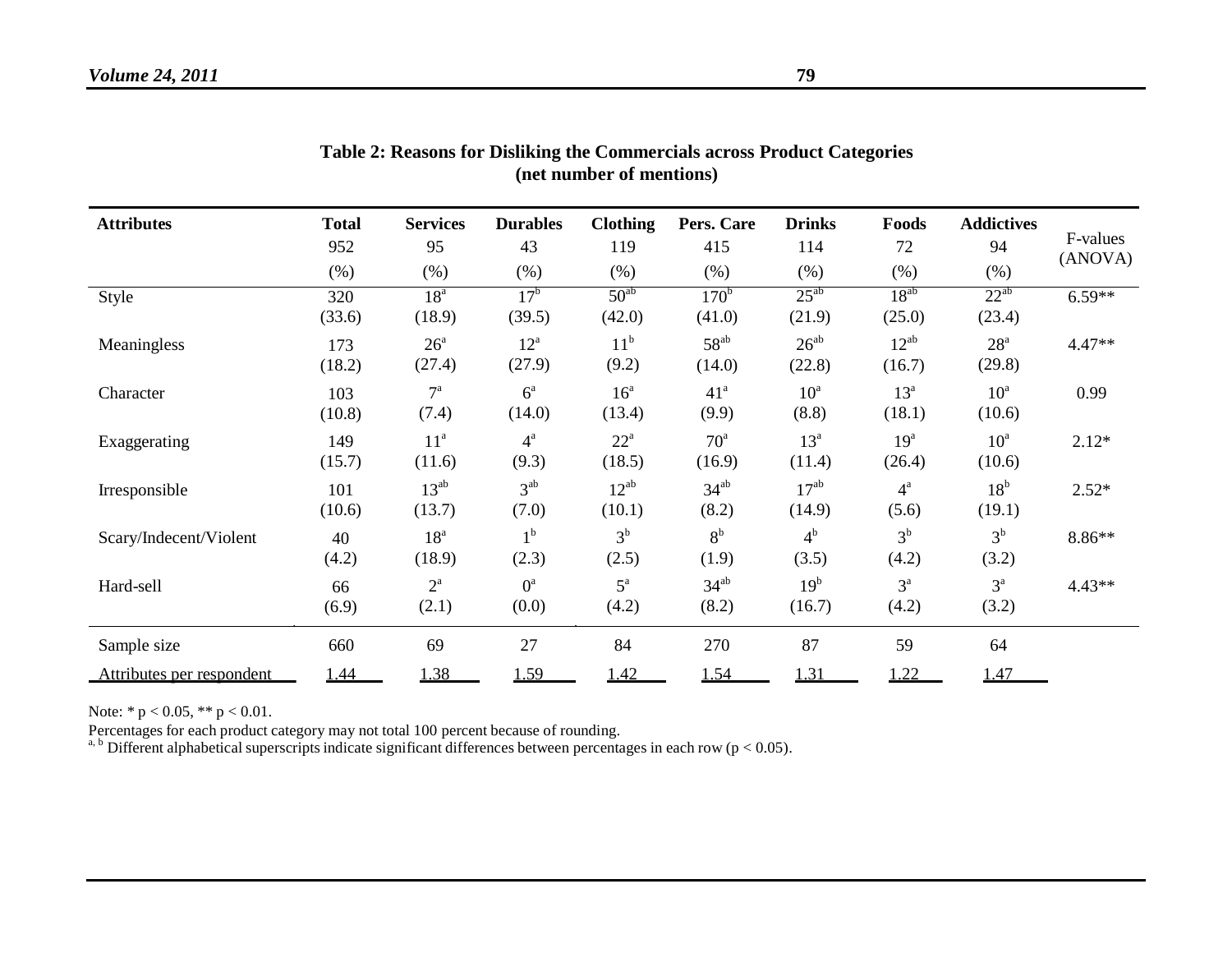# **Effects of Ad Dislikeability on Purchase Intentions**

For each advertisement recalled, mentions of disliked executional techniques were counted and the resulting values were inserted into the data file. The ads were assigned to one of the seven product categories, constituting one product category variable in the data file. A country variable was included to reflect the Asian cities the respondents came from. One variable indicated whether the respondents had used the brand in the disliked ad before; another variable was used to indicate whether the respondents bought the respective brand less often, more often, or as often after viewing the ad. This data file provided the starting point from which to explore **RQs 4 to 6**.

Individuals who had not bought the brand in the disliked ad before were eliminated from further analysis. This was necessary because the research team was only interested in the impact of disliked attributes on the probability of buying less: buying less is obviously not an option if the brand has not been used before. Next, respondents who did not mention a single dislikeability attribute were deleted from the database: if no dislikeability attribute was mentioned, the effect of different disliked execution techniques on behavior could not be tested. In a validity check it was confirmed that people who did not mention a single disliked attribute were more likely to buy the same or more after seeing the ad ( $p < 0.05$ ). This winnowing procedure resulted in 449 eligible people remaining in the database.

To simplify interpretation of the results, the purchase categories were then collapsed into buying the same/more and

buying less after seeing the advertisement. From a conceptual point of view, it was expected that disliked execution techniques would explain the shift from buying the same to buying less, and not from buying more to buying the same. Statistically, this assumption was confirmed with a multinomial logistic regression. All disliked execution techniques, except for the *irresponsible*  category, were found to significantly affect people so that they bought less (compared with buying the same), while *irresponsible*  was the only attribute that affected respondents' probability of buying the same (compared with buying more). The observation that perceptions of irresponsibility does not shift people from buying the same to buying less, but rather from buying more to buying the same is interesting and deserves further examination.

In line with the research questions, the effects of all seven disliked execution techniques on purchase intention of the advertised brand were assessed. For each ad, *i*, the probability of a respondent buying less after seeing the ad (as opposed to continuing to buy the same or buying more) was estimated as a function of the seven dislikeability dimensions (*style*, *meaningless*, *character*, *exaggerating*, *irresponsible*, *scary/indecent/violent*, *hard-sell*). Note that for each attribute category a respondent might have zero, one, two or more mentions, depending on the number of stated reasons and how they were coded. One general model across all countries and product categories was investigated first. In formal terms, a binary logistic regression was tested and a linear structure for the log odds specified:

$$
\log \frac{P(\text{buy less})_i}{P(\text{same})_i} = \beta_0 + \beta_1 \cdot STYLE + \beta_2 \cdot MEANING + \beta_3 \cdot CHARACTER + \beta_4 \cdot EXAGG + \beta_5 \cdot IRRES + \beta_6 \cdot VIOLENT + \beta_7 \cdot HARDS
$$
\n(1)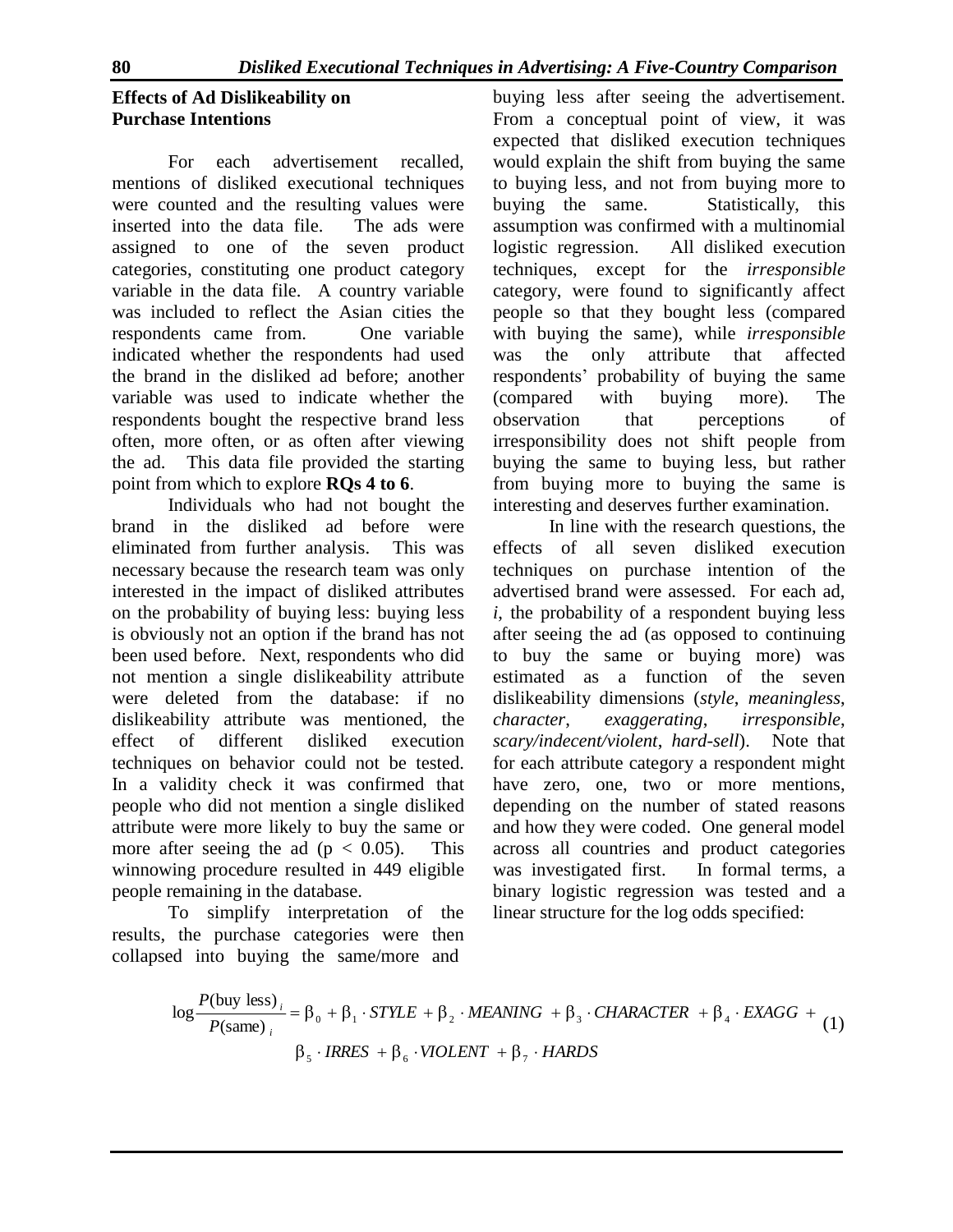In a second step, variables for the five Asian cities were added to find out (1) whether the main effects of the execution techniques were stable, and (2) whether there were significant differences in the strength of

the effects among the five cities. To test the city influence the general model was modified and included dummy variables *CD<sup>j</sup>* for the cities  $j$  ( $j = 1, ..., 5$ ):

$$
\log \frac{P(\text{buy less})_i}{P(\text{same})_i} = \beta_0 + \beta_1 \cdot STYLE + \beta_2 \cdot MEANING + \beta_3 \cdot CHARACTER + \beta_4 \cdot EXAGG +
$$
  

$$
\beta_5 \cdot IRES + \beta_6 \cdot VIOLENT + \beta_7 \cdot HARDS + \sum_{j=1}^{J-1} \gamma_j \cdot CD_j
$$
 (2)

Similarly, effects of the seven product categories were analyzed. To test the influence of product type the general model

was modified and included dummy variables *PD<sub>k</sub>* for the product categories  $k$  ( $k = 1, ..., 7$ ):

$$
\log \frac{P(\text{buy less})_i}{P(\text{same})_i} = \beta_0 + \beta_1 \cdot STYLE + \beta_2 \cdot MEANING + \beta_3 \cdot CHARACTER + \beta_4 \cdot EXAGG + \beta_5 \cdot IRRES + \beta_6 \cdot VIOLENT + \beta_7 \cdot HARDS + \sum_{k=1}^{K-1} \delta_k \cdot PD_k
$$
\n(3)

Finally, a model was estimated including both city dummies *CD<sup>j</sup>* and product category dummies  $PD_k$  to test the stability of the findings across the five Asian cities and

the seven product types. Formally, the following model was estimated:

$$
\log \frac{P(\text{buy less})_i}{P(\text{same})_i} = \beta_0 + \beta_1 \cdot STYLE + \beta_2 \cdot MEANING + \beta_3 \cdot CHARACTER + \beta_4 \cdot EXAGG +
$$
  

$$
\beta_5 \cdot IRES + \beta_6 \cdot VIOLENT + \beta_7 \cdot HARDS + \sum_{j=1}^{J-1} \gamma_j \cdot CD_j + \sum_{k=1}^{K-1} \delta_k \cdot PD_k
$$
  
(4)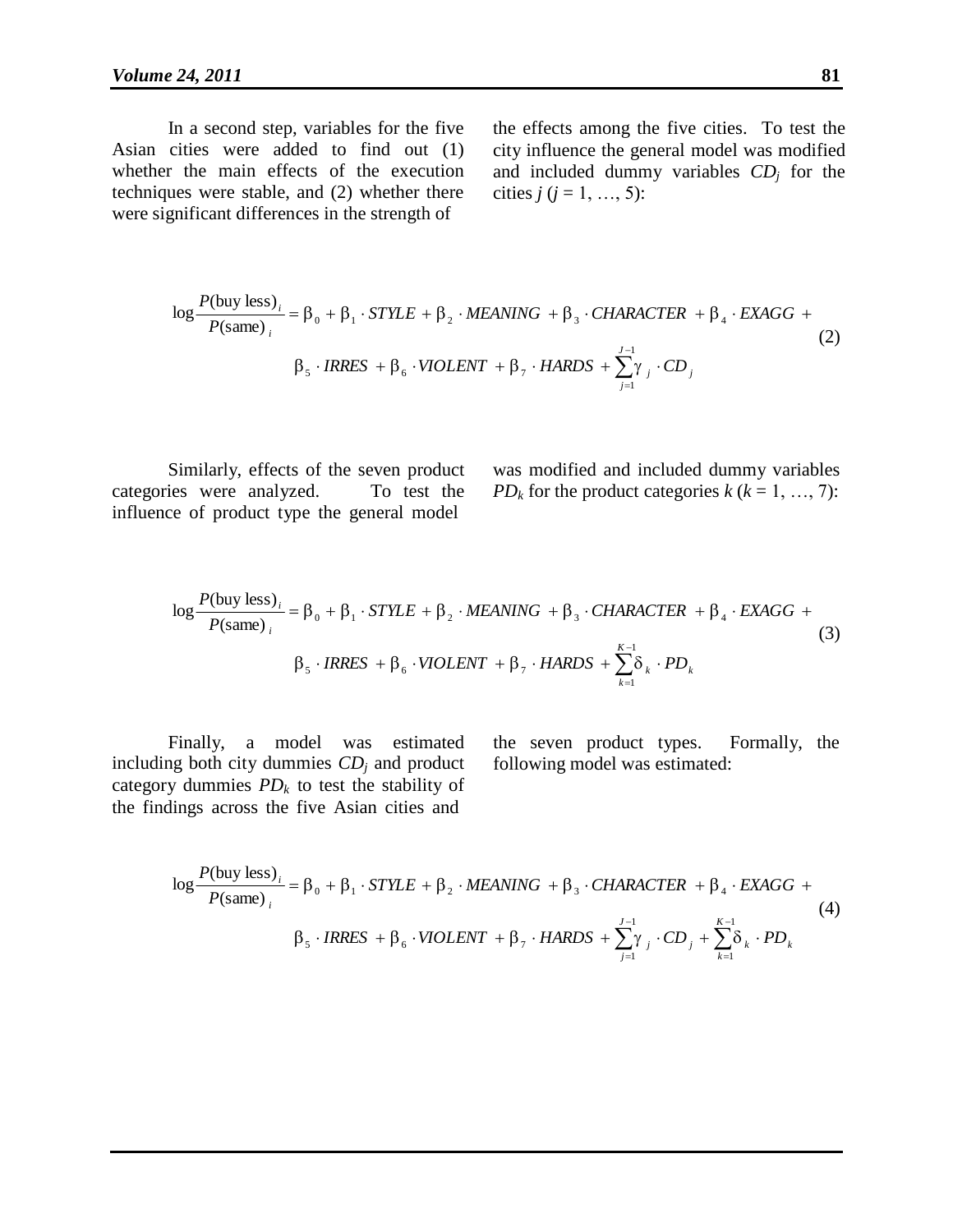#### **Outcomes**

Table 3 shows the effects of the seven disliked execution techniques on purchase intention (**RQs 4, 5 and 6**). The first two columns identify the independent variables, i.e., the seven dislikeability dimensions, the city and the product category dummies. The next two columns indicate the results for the general model (Eq. (1)). The other columns present the results for the general model with dummy variables for the different cities (Eq. (2)), product categories (Eq. (3)), and cities and product categories (Eq. (4)).

The p-value for overall model fit is smaller than 0.001 for all models, indicating a good fit. Nagelkerke's  $R^2$  ranges from 0.105 for the general model to 0.138 for the general model with city and product type dummy variables. Introducing dummy variables increases Nagelkerke's  $R^2$ . Although not very high, these values are reasonable, particularly as purchase intention is influenced by many other factors aside from disliked execution techniques in advertisements.

The main effects of the seven disliked execution techniques are virtually identical in the four models. For further interpretation the study focused on the richest model with both city and product category dummies. Six of the seven disliked execution techniques have a significant impact on the probability of buying less of the advertised brand (*style*, *meaningless*, *character*, *exaggerating*,

*scary/indecent/violent*, *hard-sell*). The negative signs indicate that respondents who mentioned more negative attributes in each category were less likely to buy the advertised product again. The city dummies are not significant, i.e., the effects of the seven dislikeability dimensions on purchase intentions do not differ between the five Asian cities. The product type dummies indicate that the effects of the execution techniques are significantly different for services compared with the baseline category durables ( $p < 0.05$ ). Further analysis with services as the reference category also shows a significant difference between services compared with clothing and accessories ( $p <$ 0.05). Apart from these observations, the effects of disliked execution techniques on purchase intention are not significantly different among product categories. The negative signs for the product category dummies indicate that for durables and clothing, the negative effect of disliked execution techniques on purchase intentions is weakest, while for services it is strongest.

The results point to three important conclusions: (1) disliked execution techniques have a significant negative impact on purchase intention; (2) these findings do not vary across the five Asian cities; and (3) these findings do not vary much across product categories, with a slightly stronger effect for services, and a slightly weaker effect for durables and clothing.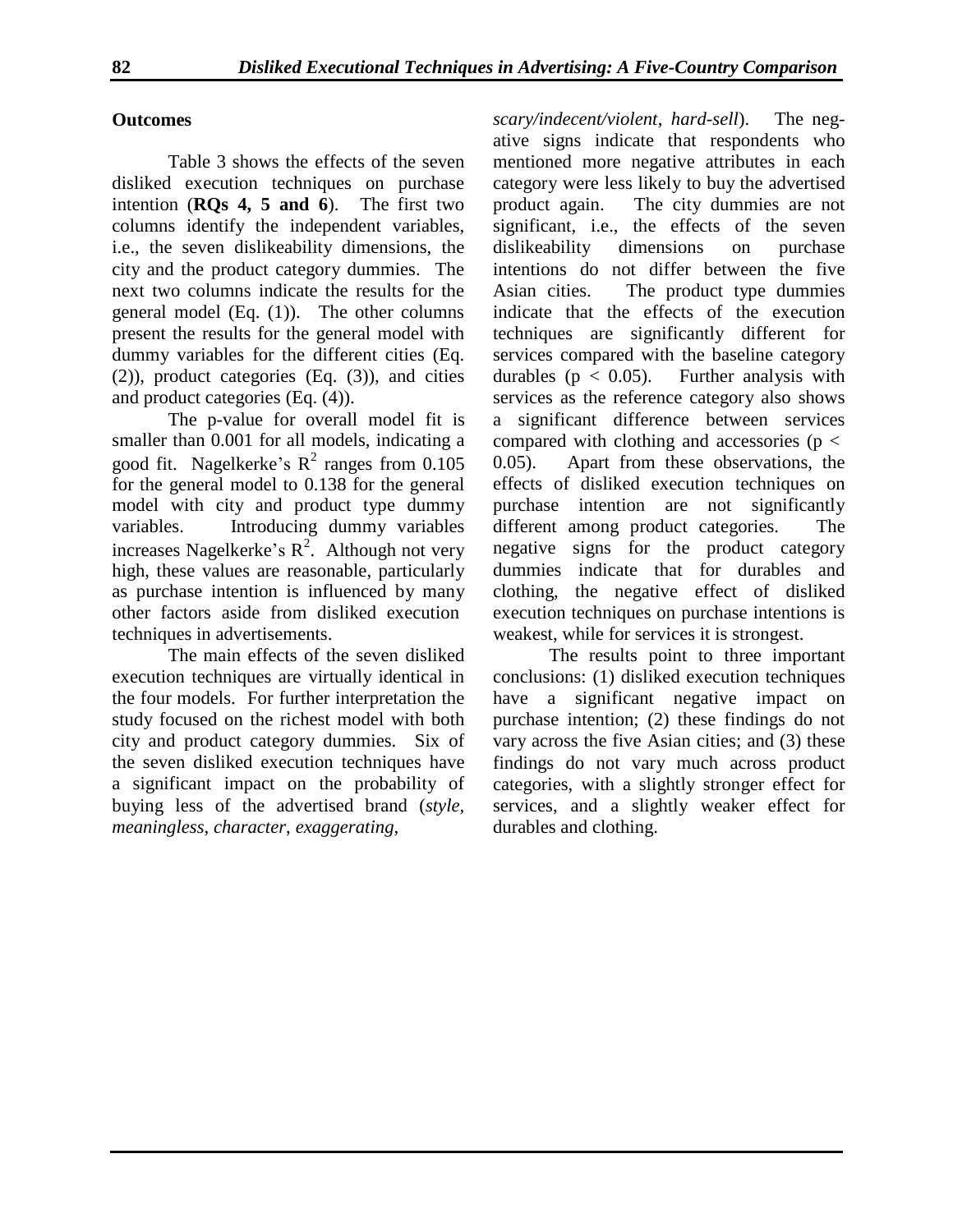|                                         |                                | General Model |          | Model with City<br><b>Dummies</b> |          | <b>Model with Product</b><br>Category Dummies |          | Model with City and<br><b>Product Dummies</b> |          |
|-----------------------------------------|--------------------------------|---------------|----------|-----------------------------------|----------|-----------------------------------------------|----------|-----------------------------------------------|----------|
|                                         |                                | $\bf{B}$      | Sig.     | $\bf{B}$                          | Sig.     | B                                             | Sig.     | $\bf{B}$                                      | Sig.     |
|                                         | Style                          | $-0.89$       | p<0.01   | $-0.96$                           | p<0.01   | $-0.98$                                       | p<0.01   | $-1.05$                                       | p<0.01   |
|                                         | Meaningless                    | $-0.97$       | p<0.01   | $-0.98$                           | p<0.01   | $-1.01$                                       | p<0.01   | $-1.00$                                       | p<0.01   |
|                                         | Character                      | $-0.76$       | $p=0.03$ | $-0.78$                           | $p=0.03$ | $-0.88$                                       | $p=0.01$ | $-0.92$                                       | $p=0.01$ |
|                                         | Exaggerating                   | $-0.90$       | p<0.01   | $-0.97$                           | p<0.01   | $-0.98$                                       | p<0.01   | $-1.04$                                       | p<0.01   |
| Disliked Execution<br><b>Techniques</b> | Irresponsible                  | $-0.48$       | $p=0.25$ | $-0.52$                           | $p=0.21$ | $-0.52$                                       | $p=0.21$ | $-0.55$                                       | $p=0.19$ |
|                                         | Scary/Indecent/Violent         | $-1.48$       | p<0.01   | $-1.35$                           | $p=0.01$ | $-1.30$                                       | $p=0.01$ | $-1.31$                                       | $p=0.01$ |
|                                         | Hard-sell                      | $-0.93$       | $p=0.01$ | $-1.08$                           | p<0.01   | $-0.94$                                       | $p=0.01$ | $-1.04$                                       | p<0.01   |
| $\mathrm{City}^I$                       | $\mathbf{CD}_\text{Hong Kong}$ |               |          | 0.25                              | $p=0.61$ |                                               |          | 0.47                                          | $p=0.35$ |
|                                         | $CD$ Shanghai                  |               |          | 0.69                              | $p=0.16$ |                                               |          | 0.70                                          | $p=0.17$ |
|                                         | $CD_{Jakarta}$                 |               |          | 0.75                              | $p=0.12$ |                                               |          | 0.69                                          | $p=0.16$ |
|                                         | . $\mathbf{CD}_{Mumbai}$       |               |          | 0.51                              | $p=0.30$ |                                               |          | 0.37                                          | $p=0.47$ |
| Product Category <sup>2</sup>           | $PD$ Services                  |               |          |                                   |          | $-1.83$                                       | $p=0.03$ | $-1.85$                                       | $p=0.04$ |
|                                         | $PD_{Clothing}$                |               |          |                                   |          | $-0.75$                                       | $p=0.39$ | $-0.75$                                       | $p=0.39$ |
|                                         | $PD_{PersCare}$                |               |          |                                   |          | $-1.09$                                       | $p=0.18$ | $-1.18$                                       | $p=0.16$ |
|                                         | $PD_{Drinks}$                  |               |          |                                   |          | $-1.45$                                       | $p=0.09$ | $-1.39$                                       | $p=0.11$ |
|                                         | $PD_{\mathrm{Foods}}$          |               |          |                                   |          | $-0.93$                                       | $p=0.31$ | $-0.98$                                       | $p=0.29$ |
|                                         | PD <sub>Addictives</sub>       |               |          |                                   |          | $-1.04$                                       | $p=0.23$ | $-1.16$                                       | $p=0.19$ |
| Overall model $(N=449)$                 |                                | p < 0.01      |          | p < 0.01                          |          | p < 0.01                                      |          | p < 0.01                                      |          |
| Nagelkerke's $R^2$                      |                                | 0.105         |          | 0.117                             |          | 0.131                                         |          | 0.138                                         |          |

# **Table 3: Effects of Disliked Execution Techniques on Purchase Intentions**

<sup>1</sup> Reference category: Bangkok

<sup>2</sup> Reference category: Durables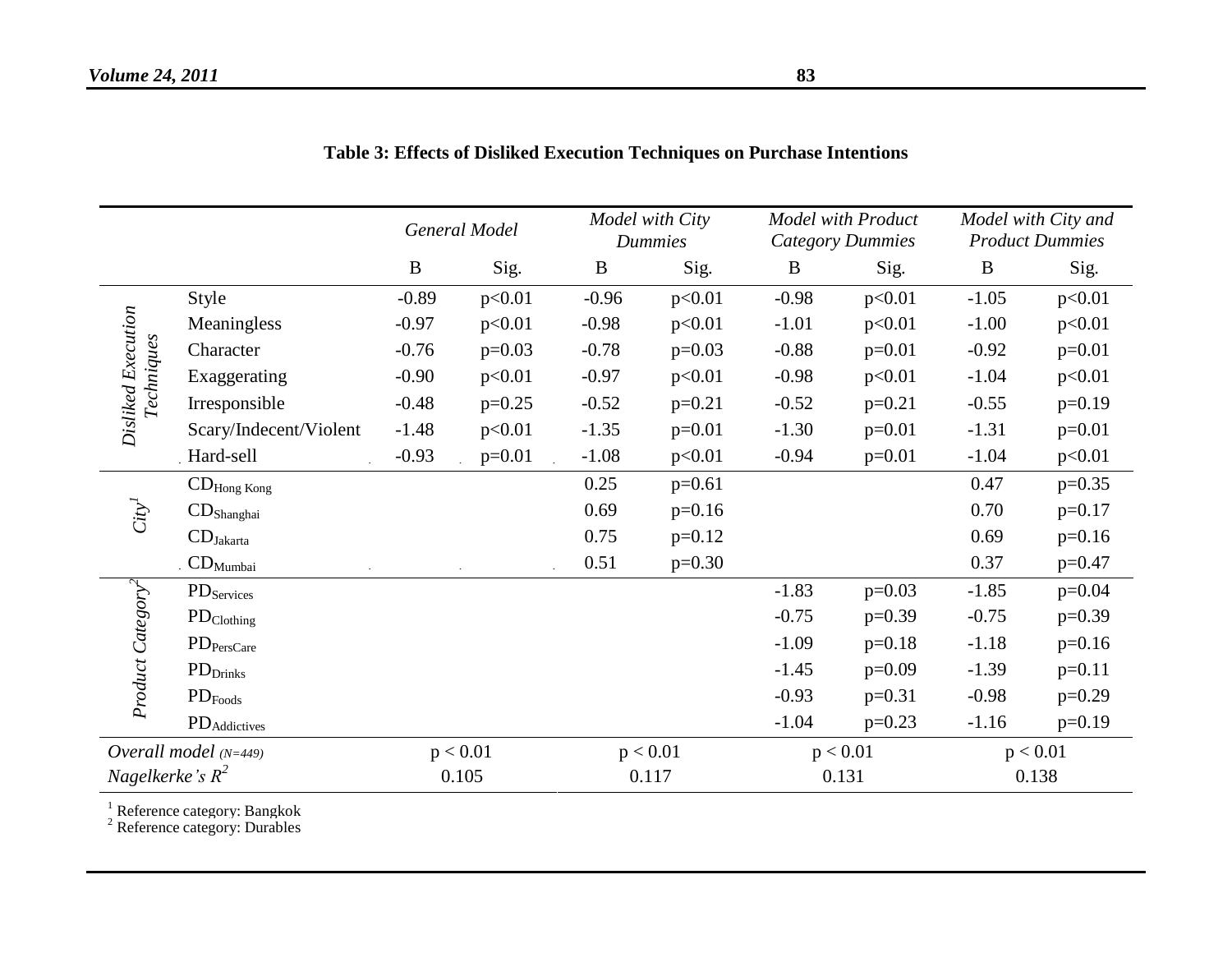# **DISCUSSION AND MANAGERIAL IMPLICATIONS**

The results of this research suggest that, within similar demographic groups (age, gender, income, and occupation), consumers have different reasons for disliking television commercials. Of the five cities, respondents from Hong Kong and Shanghai were most likely to mention disliked execution techniques, which are attributed to the level of economic development. Respondents from Hong Kong and Shanghai live in a fast-paced, highly competitive business environment, so they are more likely to experience and be able to compare commercials from many different countries either through travels or access to global television networks. For the lessdeveloped economies, like Bangkok and Mumbai, where entertainment establishments are either out of reach or there are few of them, television commercials might become an entertainment per se. This may explain the low number of disliked ads as well as dislikeable execution techniques recorded for the respondents from these two cities.

The differences in the composition of ad dislikeability among the five cities could be attributed to the different cultural values and religious backgrounds of the respondents. Overall, *style* is the dominant attribute that drives disliking certain television commercials, which could be due to the 'homogeneity' of the respondents in each city. Given that the majority of the respondents are professionals (white-collar workers), they are less likely to tolerate commercials that are old fashioned, repetitive, boring or annoying. In addition, these professionals might have some exposure to Western media and commercials in their daily work and as such they are more likely to be able to distinguish an innovative advertisement from an old-fashioned ad or a good-taste ad from a bad taste ad. It was found that the Mumbai respondents disliked commercials that were *irresponsible*  particularly those that tended to mislead youngsters, as these commercials go against the conventional protocol of children obeying

their parents and/or children's proper place and position in society. According to Abdi (2002), India is still a very conservative country and advertising in India must take into account local sensitivities. For instance, competitive individualism is severely frowned upon in Indian society as it can disrupt relationships by hurting others' feelings (Roland 1988). The respondents in Bangkok on the other hand disliked *meaningless* and *exaggerating* commercials, particularly those containing misleading information about product effectiveness. This may be due to the Buddhist teachings that it is not right to selfindulge, be materialistic or exploit others.

The analysis of ad dislikeability across product categories offers additional explanations for the differences in the composition of dislikeability. *Style* was identified as a primary reason for disliking ads in the product categories of clothing (42.0%), personal care (41.0%) and durables (39.5%). This again indicates that consumers do not want to be connected with brands that are perceived to be old-fashioned, boring or annoying. *Meaningless* ads promoting addictives, durables and services were particularly likely to cause aversion among the respondents. This is likely to be because consumers are generally more serious about making these purchase decisions (these are likely to be more high-involvement purchases), so they do not want irrelevant information or images in the ads. *Exaggerating* ads were disliked, especially ads for foods, which may be because unrealistic puffery can cause a feeling that the ads are not telling the truth about the product. Service products rely a great deal on the service provider, so ads that were *scary/indecent/violent* were likely to cause concern about the quality of the services. Finally, addictive products, such as alcohol and gambling, must be consumed responsibly otherwise this can lead to problems like alcoholism or gambling addiction, so consumers particularly disliked any connection between addictive products and *irresponsible* image.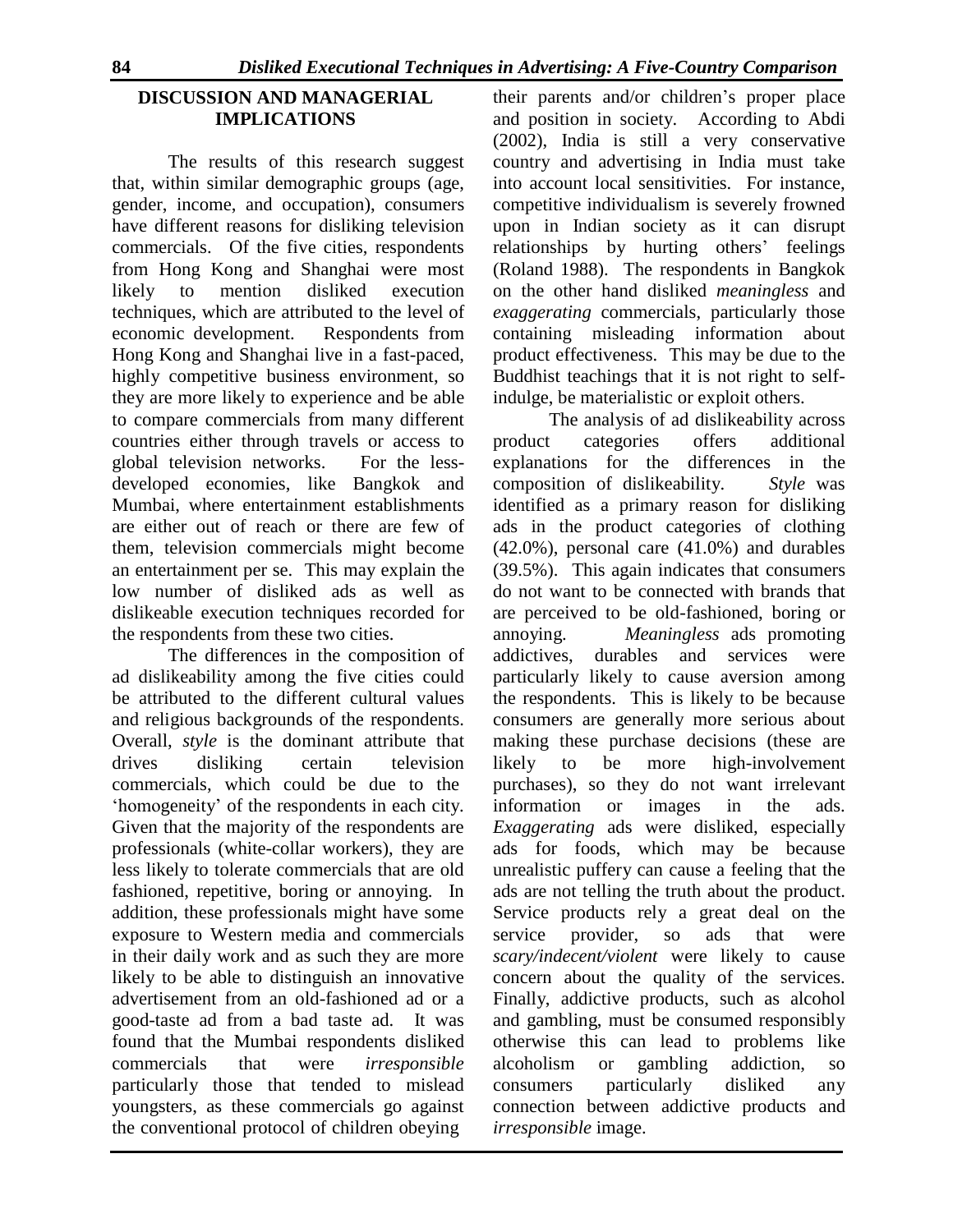An important issue is that a higher number of negative mentions did not translate directly into negative effects on purchase intentions, i.e., the effects of disliked execution techniques were not related to the number of mentions or to cultural differences between the cities. This study finds that disliked executional techniques have a significant negative impact on purchase intention, meaning that when respondents disliked commercials, they either did not buy the product or bought it less often. It was established that all of the disliked executional techniques, except for the *irresponsible*  category, significantly affected people so that they bought less (compared with buying the same or more). With regard to product categories, purchase intention for services was negatively affected by disliked techniques. This could be because services are dependent on interaction and personal contact with the service provider. Being highly variable and intangible, an advertisement for a service would reflect physical evidence of quality that could not be observed or judged beforehand. For durables and clothing, because their physical product features are more relevant and directly observable, purchase intention is less dependent on disliked execution techniques in advertising.

For marketers in Asia, the results of this study are relevant in a number of ways. In Asia, preserving the traditional aesthetic values (e.g., adults showing exemplary behavior to children, educational ads, goodnatured ads, etc.) is paramount and hence advertisers and creative directors should be aware of Asian values. Culture and religion play a significant role in shaping the behavior of these consumers. Asia is a multi-faith group of societies imbued with various traditions and customs. Respondents' dislike of some commercials may be due to their cultural upbringing as from a very young age, most Asian children are taught the 'right' approach to behave in public and in front of adults.

Clearly not all Asian markets are the same and this study indicates the executional techniques that are particularly disliked in specific Asian countries and for specific product types. This could help companies to focus on the 'right' messages for specific products in certain regions. Additionally, all seven ad dislikeability dimensions have the potential to influence consumers' purchase decisions in Asia. Hence, even though certain values are more salient in some cities, all disliked execution techniques are relevant in all Asian markets. Understanding the seven disliked execution techniques when developing advertising campaigns for any Asian market may help companies to avoid potential minefields, like antagonising or offending local cultural values, customs and traditions, and religious beliefs.

## **CONCLUSION**

This study has explored the ad dislikeability construct and its dimensions in five Asian cities and across seven product categories. Its findings show that there are major differences in the composition of ad dislikeability, and that disliked execution techniques have similar effects on purchase intentions. Seven dislikeable television commercial attributes were identified, namely: bad style of the ad, meaningless storyline, ugly or stupid characters, exaggerating product effectiveness, irresponsible or misleading content, scary or violent characters or settings, and hard-sell approaches. Six disliked attributes (*style*, *meaningless*, *character*, *exaggerating*, *scary/indecent/violent*, *hard-sell*) were found to make people buy less (compared with buying the same or more), while for one execution technique (*irresponsible*) respondents indicated that they were buying the same amount of the advertised brand instead of buying more after seeing the disliked ad.

Since Asia is both a potential minefield, with many values and religious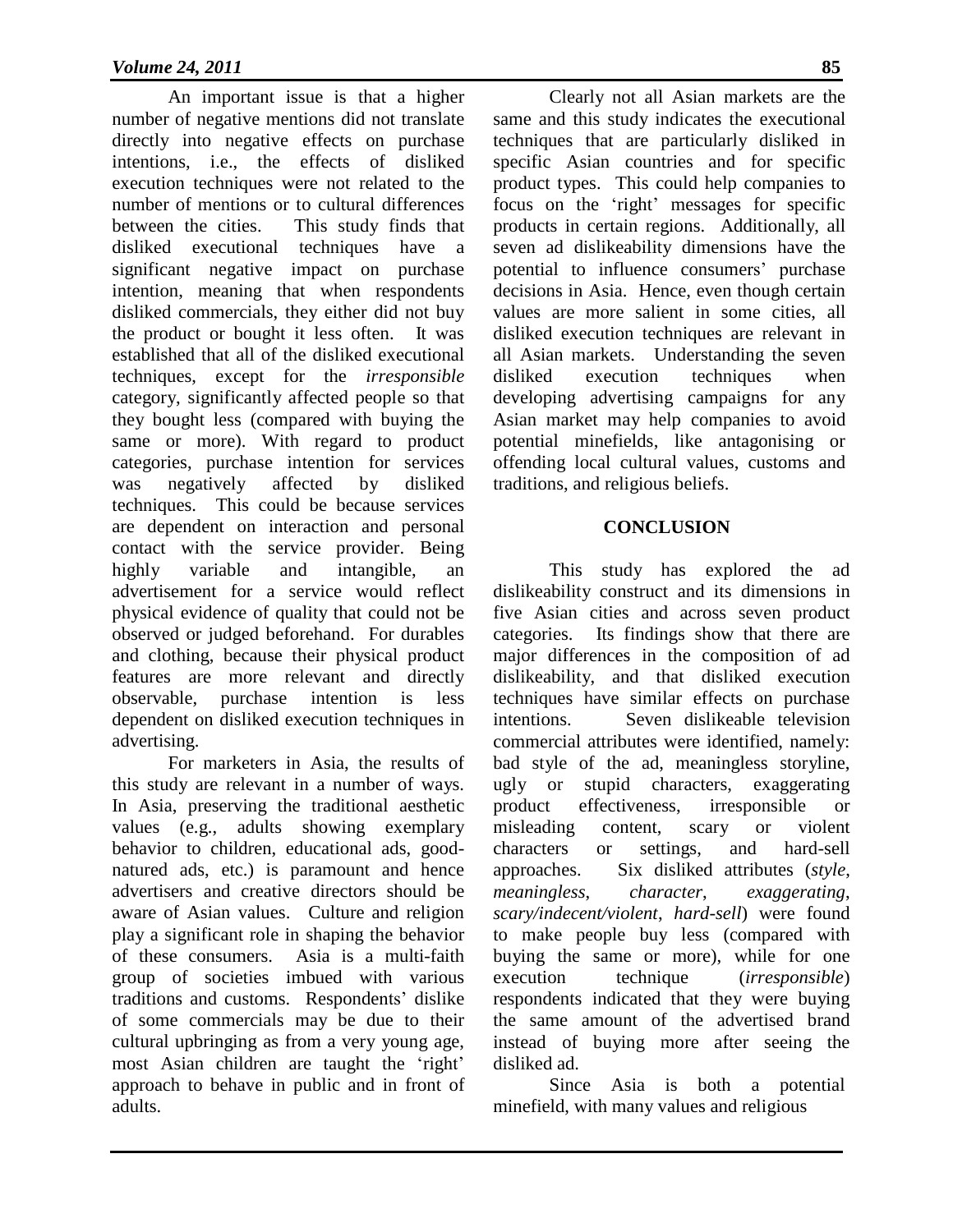beliefs, and a honey pot, as it is largely an untapped market, this research is important in that it provides international marketers with the capability to determine what potential customers dislike in their TV advertisements, and the factors that could potentially turn customers off the product or brand and make the advertising message totally ineffective.

Of course, this study does have limitations. Its focus only on the Asian market and perceptions of dislikeability may differ in other cultures. Further research could address this issue by examining the dimensions of ad dislikeability in other areas of the world, such as in Western or Arab countries. Another limitation stems from the use of advertisement recall and verbal descriptions from consumers. As the true amount of disliked execution techniques is unknown, it is not certain whether participants from the five cities differed with regard to their perceptions of the ads or whether the ads were actually different, i.e., contained different execution techniques. This does not affect the influence of the dislikeability dimensions on purchase intentions, but it relates to the descriptive dislikeability mentions in each attribute category. A similar issue arises with the dislikeability mentions in the seven product categories. It is not known for sure whether in specific product categories, specific techniques were really more disliked or whether they were actually used more in these ads and, therefore, mentioned more often. Future research should validate this study's findings by taking into account the actual content of ads in the respective cities and product categories.

Future research could also build on this study's findings and develop a scale to measure ad dislikeability based on the seven dislikeability dimensions identified. Such an attempt would increase understanding of the different facets of ad dislikeability and help to examine the position of the ad dislikeability construct in a nomological network of consumer responses to advertising. This would provide researchers and advertisers with an instrument that could be used to

assess ad dislikeability, its dimensions and consequences in a structured way across countries and product categories.

## **REFERENCES**

- Aaker, David A. and Donald Norris (1982), "Characteristics of TV Commercials Perceived as Informative," *Journal of Advertising Research*, 22 (2), 61-70.
- Aaker, David A. and Douglas M. Stayman (1990), "Measuring Audience Perceptions of Commercials and Relating Them to Ad Impact," *Journal of Advertising Research*, 30 (4), 7-17.
- Abdi, S. N. (2002), "Copywriters at a Loss for Words for Birth Control Ad," South China Morning Post, Monday, Sept. 2, 12.
- Albers-Miller, Nancy D. and Marla R. Stafford (1999), "An International Analysis of Emotional and Rational Appeals in Services vs. Goods Advertising," *Journal of Consumer Marketing,* 16 (1), 42-57.
- Alwitt, Linda F. and Paul R. Prabhaker (1992), "Functional and Belief Dimensions of Attitudes to Television Advertising: Implications for Copytesting," *Journal of Advertising Research*, 32 (5), 30-42.
- Alwitt, Linda F. and Paul R. Prabhaker (1994), "Identifying Who Dislikes Television Advertising: Not by Demo," *Journal of Advertising Research*, 34 (6), 17-28.
- Andrews, J. Craig (1989), "The Dimensionality of Beliefs toward Advertising in General," *Journal of Advertising*, 18 (1), 26-35.
- Bartos, Rena (1981), "Ideas for Action-Ads That Irritate May Erode Trust in Advertised Brands," *Harvard Business Review*, 59 (4), 138-139.
- Bartos, Rena and Theodore F. Dunn (1974), *Advertising and Consumers: New Perspectives*. New York: American Association of Advertising Agencies.
- Bauer, Raymond A. and Stephen Greyser (1968), *Advertising in America: The Consumer View*. Boston: Harvard University Press.
- Bednall, S. and Kanuk, W. (1997), *Consumer Behaviour*. Sydney: Prentice-Hall, Australia.
- Biel, Alexander L. and Carol A. Bridgewater (1990), "Attributes of Likable Television Commercials," *Journal of Advertising Research*, 30 (3), 38-44.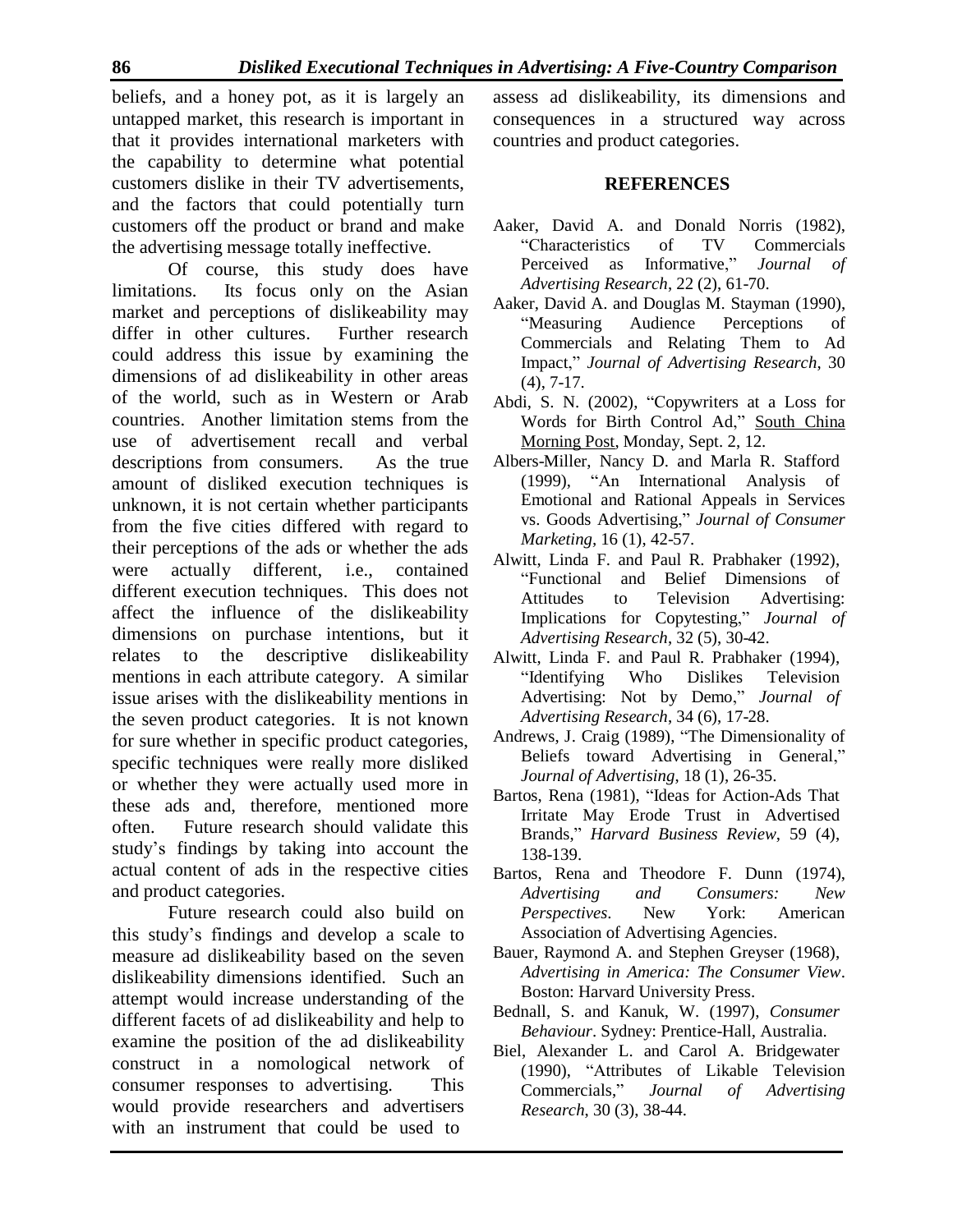- Bush, Alan J., Rachel Smith, and Craig Martin (1999), "The Influence of Consumer Socialisation Variables on Attitude toward Advertising: A Comparison of African-Americans and Caucasians," *Journal of Advertising*, 28 (3), 13-26.
- Cheng, Hong and John C. Schweitzer (1996), "Cultural Values Reflected in Chinese and U.S. Television Commercials," *Journal of Advertising Research*, 36 (3), 27-45.
- Cho, Chang-Hoan and Hongsik John Cheon. (2004), "Why do People avoid Advertising on the Internet?" *Journal of Advertising*, 33 (4), 89-97.
- CIA World Fact Book (2011), "Guides to Country Profiles," available at: https:[//www.cia.gov/library/publications/](http://www.cia.gov/library/publications/) the-world-factbook/index.html (accessed May 22, 2011).
- Collett, Peter (1994), "Youth: How Do They View Your Commercials?" Transcript Proceedings of the 5th ARF Youth Research Workshop. New York: Advertising Research Foundation.
- De Mooij, Marieke (1998), *Global Marketing and Advertising – Understanding Cultural Paradoxes*. London: Sage Publications.
- Du Plessis, Eric C. (1994), "Understanding and Using Likeability," *Journal of Advertising* Research, 34 (5), 3-10.
- Fam, Kim-Shyan (2008), "Attributes of Likeable Television Commercials in Asia," *Journal of Advertising Research*, 48 (3), 418-32.
- Fam, Kim-Shyan and Reinhard Grohs (2007), "Cultural Values and Effective Executional Techniques in Advertising – A Cross-Country and Product Category Study of Urban Young Adults in Asia," *International Marketing Review,* 24 (5), 519-538.
- Fam, Kim-Shyan and David S. Waller (2006), "Identifying Likeable Attributes: A Qualitative Study of Television Ads in Asia," *Qualitative Market Research: An International Journal*, 9 (1), 38-50.
- Fishbein, M. and Ajzen, I. (1975), *Belief, Attitude, Intention and Behavior: An Introduction to Theory and Research*. Reading Mass; Addison Wesley.
- Ford, Gary T., Darlene B. Smith, and John L. Swasy (1990), "Consumer Scepticism of Advertising Claims: Testing Hypotheses from Economics of Information," *Journal of Consumer Research*, 16 (4), 433-441.
- Franzen, Giep (1994), *Advertising Effectiveness: Findings from Empirical Research.* Henleyon-Thames: NTC Publications Limited.
- Gregory, Gary D. and James M. Munch (1997), "Cultural Values in International Advertising: An Examination of Familial Norms and Roles in Mexico," *Psychology & Marketing*, 14 (2), 99-119.
- Hall, Edward T. (1976), *Beyond Culture*. Garden City, NY: Anchor Books.
- Haley, Russell I. and Allan L. Baldinger (1991), "The ARF Copy Research Validity Project," *Journal of Advertising Research*, 31 (2), 11- 32.
- Han, Sang-Pil and Sharon Shavitt (1994), "Persuasion and Culture: Advertising Appeals in Individualistic and Collectivistic Societies," *Journal of Experimental Social Psychology*, 30 (4), 326-350.
- Hofstede, Geert (1980), *Culture's Consequences: International Differences in Work-Related Values*. Beverly Hills, CA: Sage Publications.
- Hofstede, Geert (1991), *Cultures and Organizations*. New York: McGraw-Hill.
- Hollis, Nigel S. (1995), "Like It or Not, Liking Is Not Enough," *Journal of Advertising Research*, 35 (4), 7-16.
- Hong, Jae W., Aydin Muderrisoglu, and George M. Zinkhan (1987), "Cultural Differences and Advertising Expression: A Comparative Content Analysis of Japanese and U.S. Magazine Advertising," *Journal of Advertising*, 16 (1), 55-68.
- James, William L. and Arthur J. Kover (1992), "Observations: Do Overall Attitudes toward Advertising Affect Involvement with Specific Advertisements?" *Journal of Advertising Research*, 32 (5), 78-83.
- Johar, J.S. and M. Joseph Sirgy (1991), "Value-Expressive versus Utilitarian Advertising Appeals: When and Why to Use Which Appeal," *Journal of Advertising*, 20 (3), 23-33.
- Jones, John P. (2000), *International Advertising: Realities and Myths.* Thousand Oaks, CA: Sage Publications.
- Jozsa, Laszlo, Andrea Insch, Jayne Krisjanous, Kim-Shyan Fam, (2010), "Beliefs about Advertising in China: Empirical Evidence from Hong Kong and Shanghai Consumers," *Journal of Consumer Marketing*, 27 (7), 594– 603.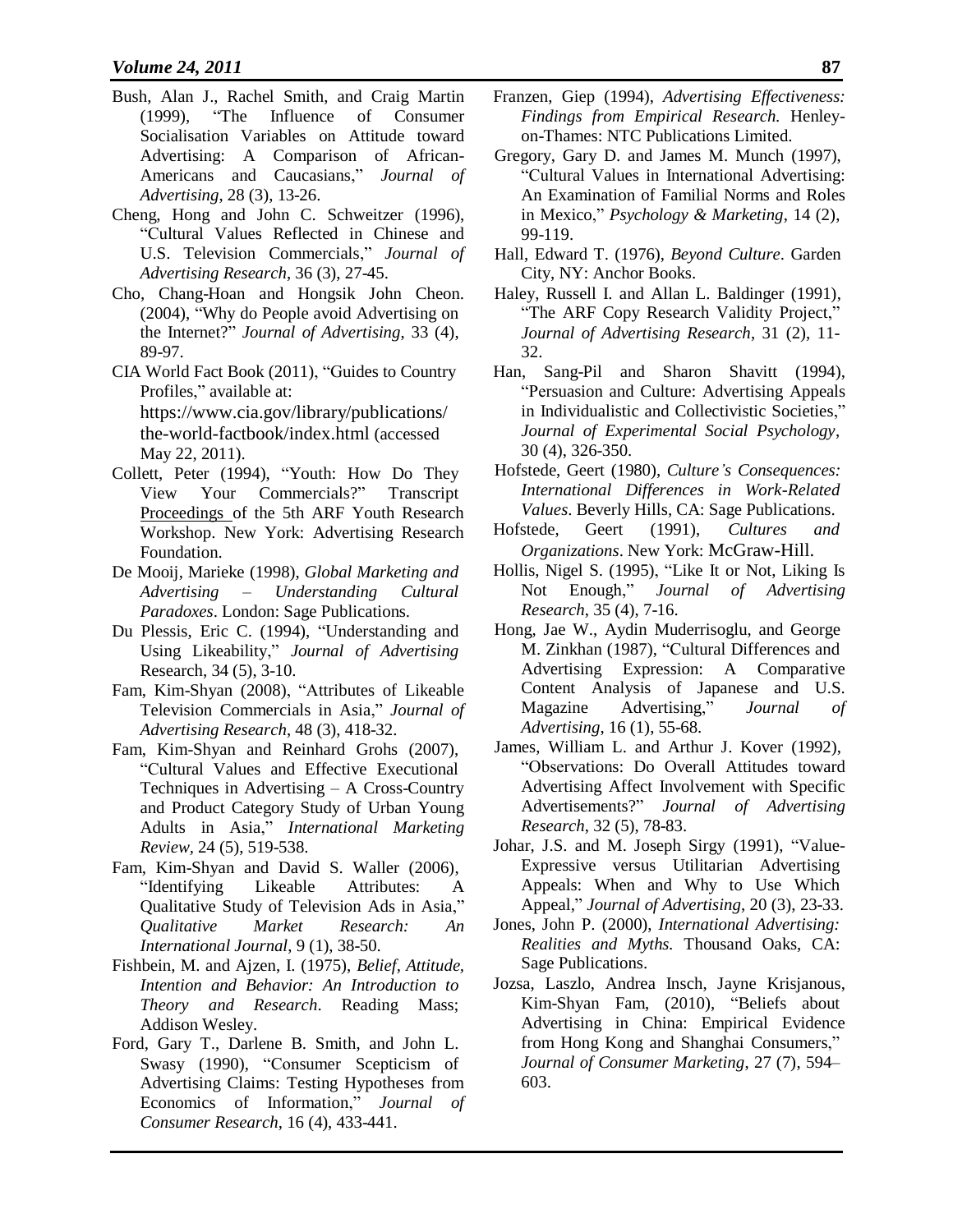- Kassarjian, Harold H. (1977), "Content Analysis in Consumer Research," *Journal of Consumer Research*, 4 (1), 8-18.
- Keane, Lara and Kim-Shyan Fam (2005), "Media: Through the Eyes of Young Adults," *Journal of Promotion Management,* 11 (2/3), 155-174.
- Kennedy, Rachel and Byron Sharp (1998), "Do People Pay More Attention to Likeable Ads? (A Preliminary Examination of Whether Ad Likeability Works via Attitude or Attention.)" Proceedings of the Australia and New Zealand Marketing Academy Conference, University of Otago.
- Larkin, Ernest F. (1977), "A Factor Analysis of College Student Attitudes toward Advertising," *Journal of Advertising*, 6 (2), 42-46.
- Laskey, Henry A., Richard J. Fox, and Melvin R. Crask (1994), "Investigating the Impact of Executional Style on Television Commercial Effectiveness," *Journal of Advertising Research*, 34 (6), 9-16.
- Lepkowska-White, Elzbieta, Thomas G. Brashear, and Marc G. Weinberger (2003), "A Test of Ad Appeal Effectiveness in Poland and the United States: The Interplay of Appeal, Product, and Culture," *Journal of Advertising*, 32 (3), 57-67.
- Livingstone, Sonia (2002), *Young People and New Media: Childhood and the Changing Media Environment*. London: Sage.
- Lowe Advertising HK Ltd. (2005), Internal Report on 'Incomes in Asia'.
- Lynn, Richard (1991), *The Secret of the Miracle Economy: Different National Attitudes to Competitiveness and Money*. London: Social Affairs Unit.
- MacKenzie, Scott B. and Richard J. Lutz (1989), "An Empirical Examination of the Structural Antecedents of Attitude toward the Ad in an Advertising Pretesting Context," *Journal of Marketing*, 53 (2), 48-65.
- the Ad as a Mediator of Advertising Effectiveness: A Test of Competing Explanations," *Journal of Marketing* MacKenzie, Scott B., Richard J. Lutz and George E. Belch (1986), "The Role of Attitude toward *Research*, 23 (2), 130-143.
- Madden, Charles S., Marjorie J. Caballero, and Shinya Matsukubo (1986), "Analysis of Information Content in US and Japanese Magazine Advertising," *Journal of Advertising*, 15 (3), 38-45.
- Muehling, Darrel D. (1987), "An Investigation of Factors Underlying Attitude-toward-Advertising-in-General," *Journal of Advertising*, 16 (1), 32-40.
- Nielsen Media (2005), "Media Spending in Asia," available at [www.](http://www/)[nielsenmedia.com.au/Asia/Media/pd](http://www/)
- [f](http://www.nielsenmedia.com.au/Asia/Media/pdf) (accessed March 15, 2011). Oxford English Dictionary (2005), 3rd Edition. Oxford University Press.
- Pollay, Richard W. and Banwari Mittal (1993), "Here's the Beef: Factors, Determinants, and Segments in Consumer Criticism of Advertising," *Journal of Marketing*, 57 (3), 99-114.
- Postman, Neil (1986), *Amusing Ourselves to Death: Public Discourse in the Age of Show Business*. New York: Penguin.
- Ratchford, Brian T. (1987), "New Insights about the FCB Grid," *Journal of Advertising Research*, 27 (4), 24-38.
- Reeves, Byron and Clifford Nass (1996), *The Media Equation: How People Treat Computers, Television, and New Media Like Real People and Places.* Cambridge: University Press Cambridge.
- Rehman, Sharaf N. and John R. Brooks, Jr. (1987), "Attitudes toward Television Advertisements for Controversial Products," *Journal of Healthcare Marketing*, 7 (3), 78-83.
- Rice, Marshall D. and Zaiming Lu (1988), "A Content Analysis of Chinese Magazine Advertisements," *Journal of Advertising*, 17 (4), 43-48.
- Rickard, L. (1994), "Consumers Would Rather Skip Feminine Hygiene Ads," *Advertising Age*, 65 (11), March 14, 29.
- Roland, Alan (1988), *In Search of Self in India and Japan: Toward a Cross-Cultural Psychology*. Princeton, NJ: Princeton University Press.
- Samovar, Larry A., Richard E. Porter, and Edwin R. McDaniel (2007), *Communication between Cultures*. 6th edition, Belmont, CA: Thomson Wadsworth Press.
- Schiffman Leon, David Bednall, Judith Watson, and Leslie Kanuk (1997), *Consumer Behaviour*. Sydney: Prentice-Hall.
- Sirgy, M. Joseph and J.S. Johar (1992), "Value Expressive versus Utilitarian Appeals: A Reply to Shavitt," *Journal of Advertising*, 21 (2), 53-54.